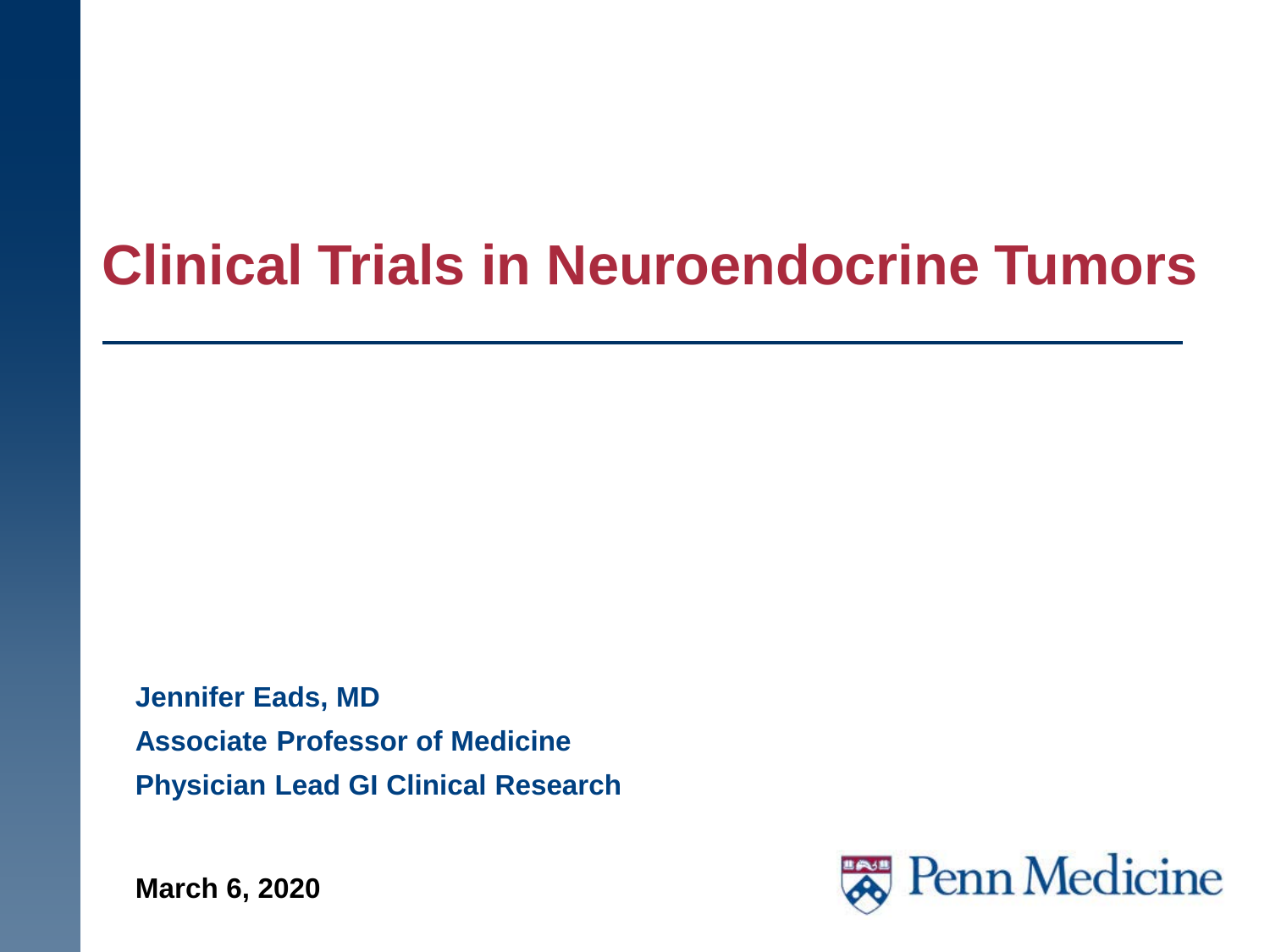# **Disclosures**

- **Novartis—Advisory Board**
- **Pfizer—Honoraria for educational lecture on NET**
- **Lexicon—Consulting**
- **Bristol Myers Squibb—spouse is an employee and receives salary and benefits**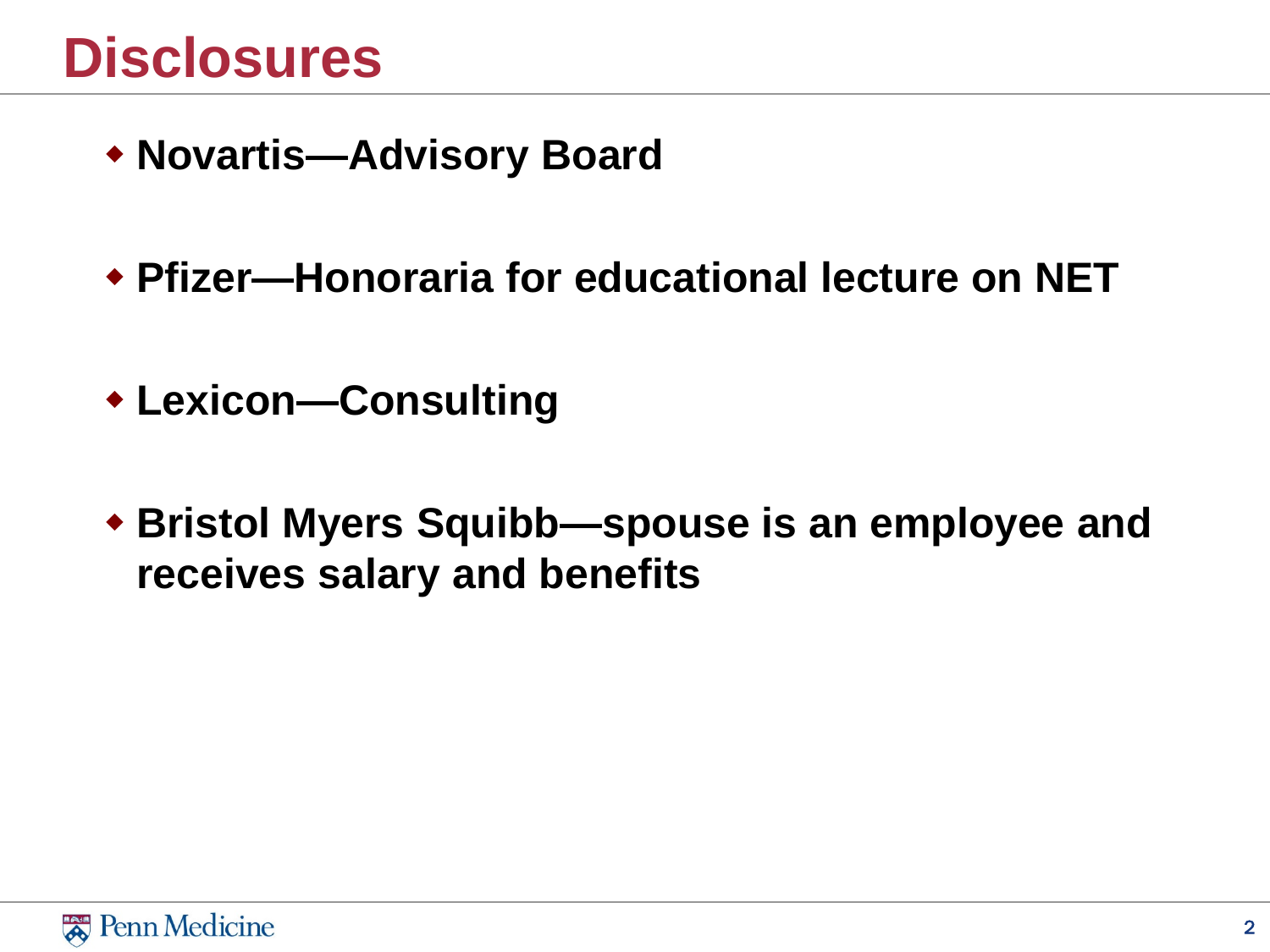# **Well Differentiated Neuroendocrine Tumors**

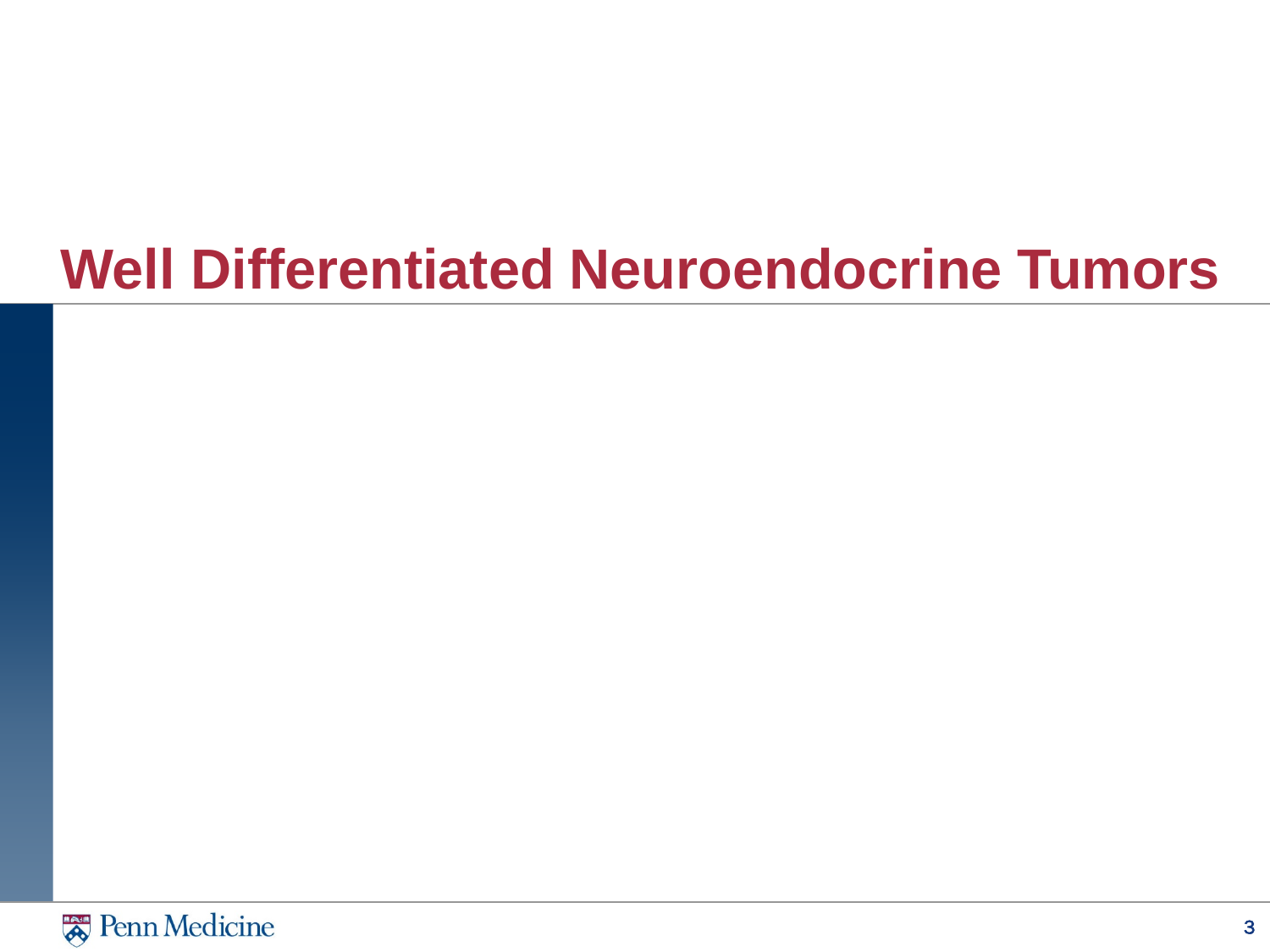# **Management of Well-Differentiated NETs**

- **★Localized disease → surgical resection**
- ◆ Limited metastatic disease → surgical debulking
- **◆ Liver dominant disease → liver directed therapy**
- **Metastatic disease** 
	- Somatostatin analogues
	- Targeted therapy (mTOR or VEGF inhibitors) if not seeking response
	- Chemotherapy if seeking tumor response
	- PRRT for somatostatin avid disease (if available)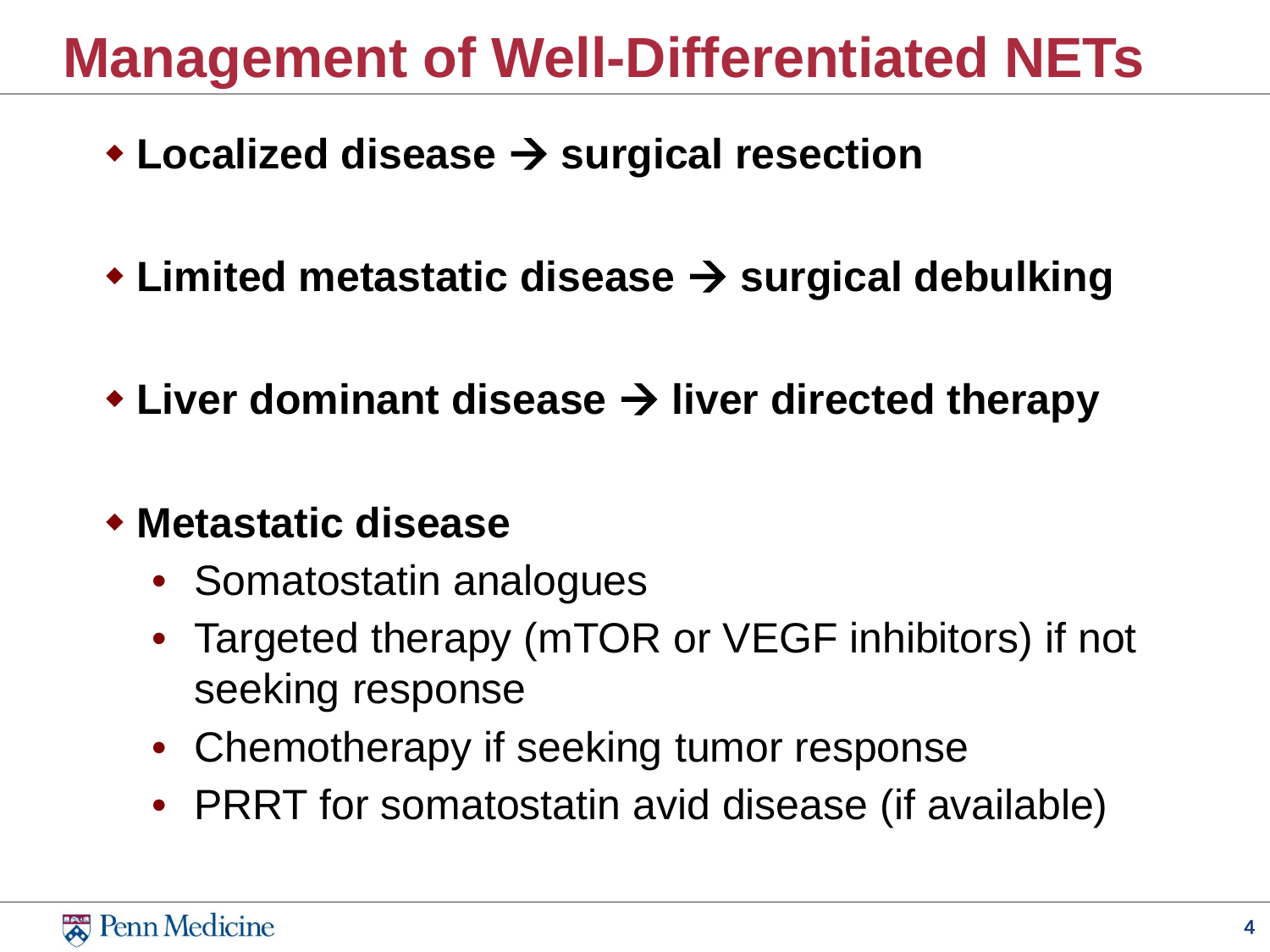# **Liver Directed Therapy**

- **NCCN, NANETS and ENETS all recommend embolization therapy for progressive or symptomatic liver dominant disease**
- **General Approaches**
	- Chemoembolization
	- Radioembolization
	- Bland Embolization
	- Drug-eluting Beads



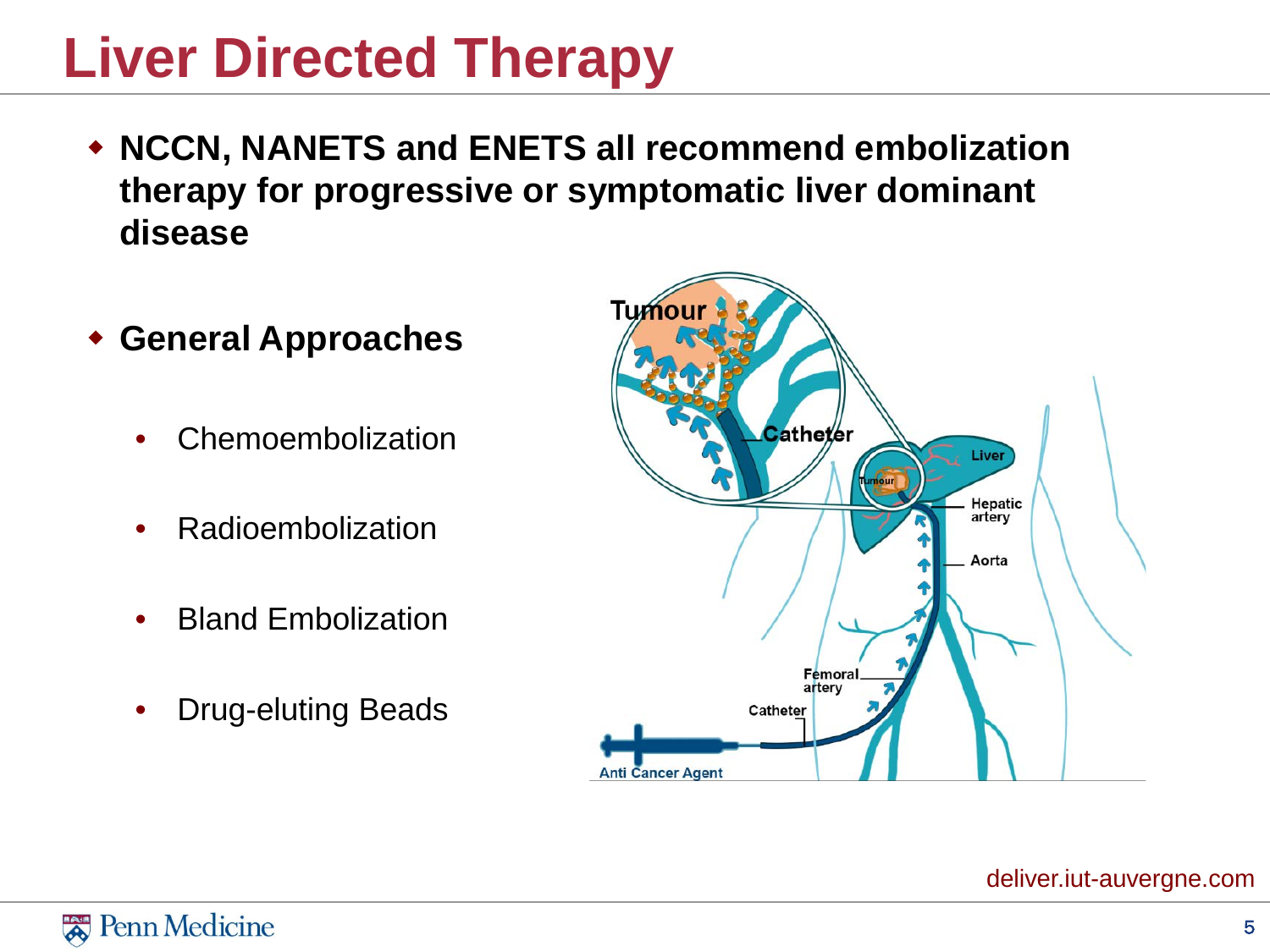#### **RETNET Trial**

**Randomized Embolization Trial for NeuroEndocrine Tumor Metastases to the Liver** ▪ **(ClinicalTrials.gov Identifier NCT02724540)**



#### **180 subjects randomized to bland, TACE, or DEB-TACE**

- **Is one more or less effective?**
- **Is one more or less toxic?**
- **Does one provide better or worse QOL?**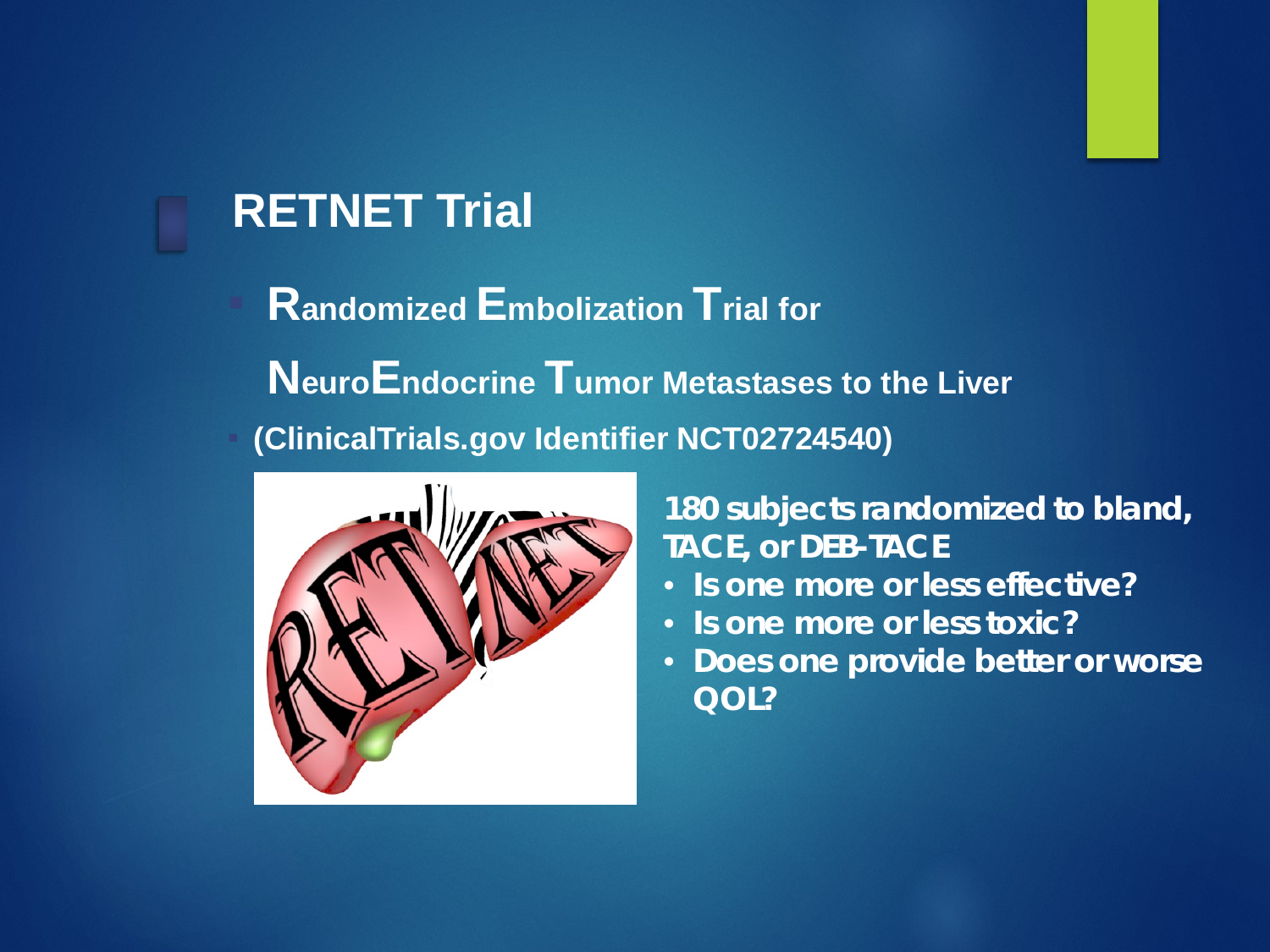# **RETNET-First Safety Analysis**

- **Four out of 10 patients in the drug-eluting bead arm experienced major complications**
	- DEB arm was closed due to toxicity
	- This is the second trial demonstrating this
- **NCCN guidelines changing as a result!**

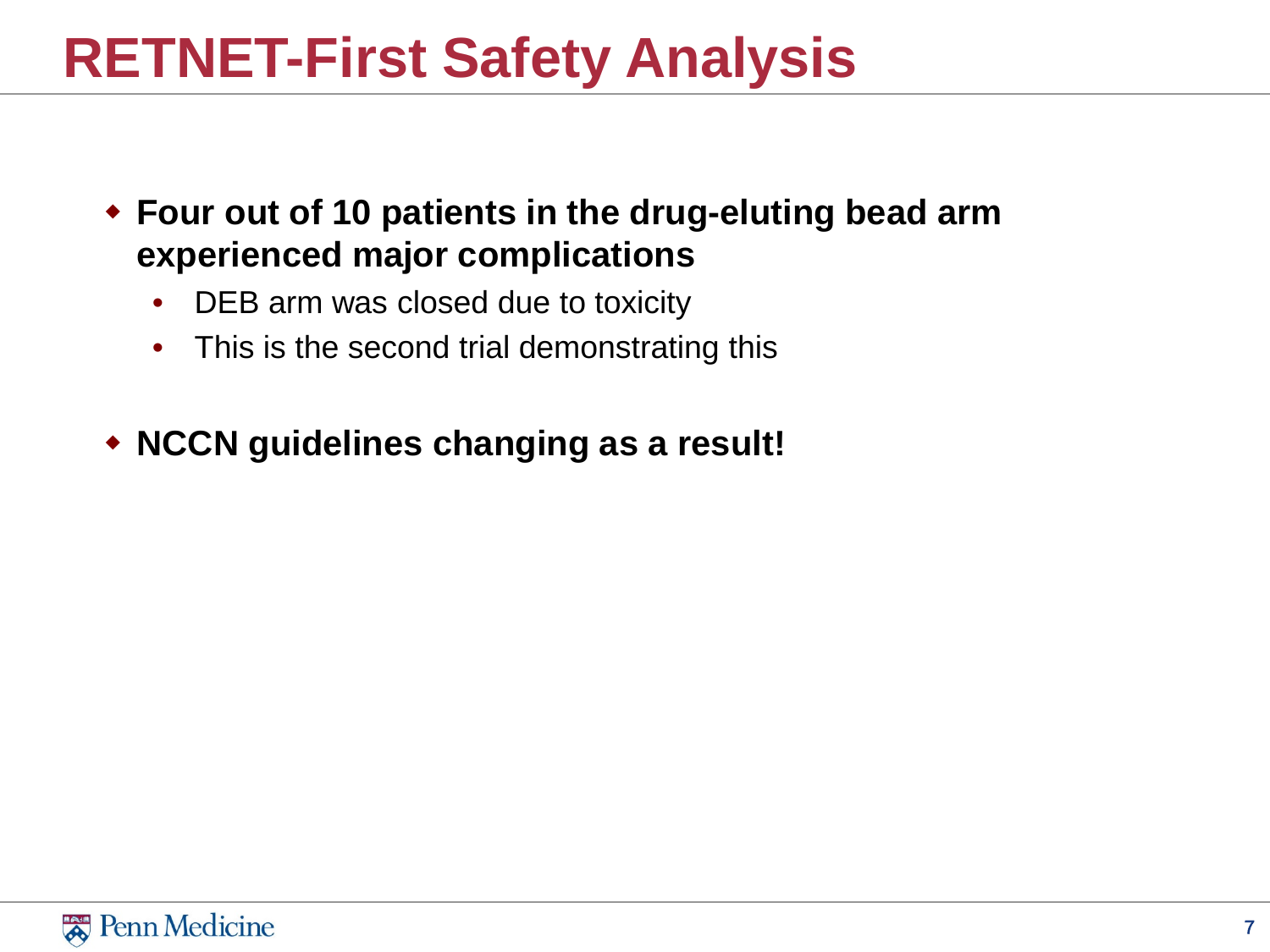### **Integration with Systemic Therapies—CapTemY90**

- Grade 2 NETs have an intermediate proliferative rate and progress more aggressively than low-grade NETs
- Temozolomide and capecitabine chemotherapy results in a 30% response rate
- Temozolomide and capecitabine are synergistic with radiation and often used concurrently in other malignancies
- Safety study recently conducted
	- CapTem during first two of four weeks while Y90 was planned
	- Radioembolization treatments done on day 7 of subsequent CapTem cycles

Kunz et al., ASCO 2018 Soulen et al., Pancreas 2018

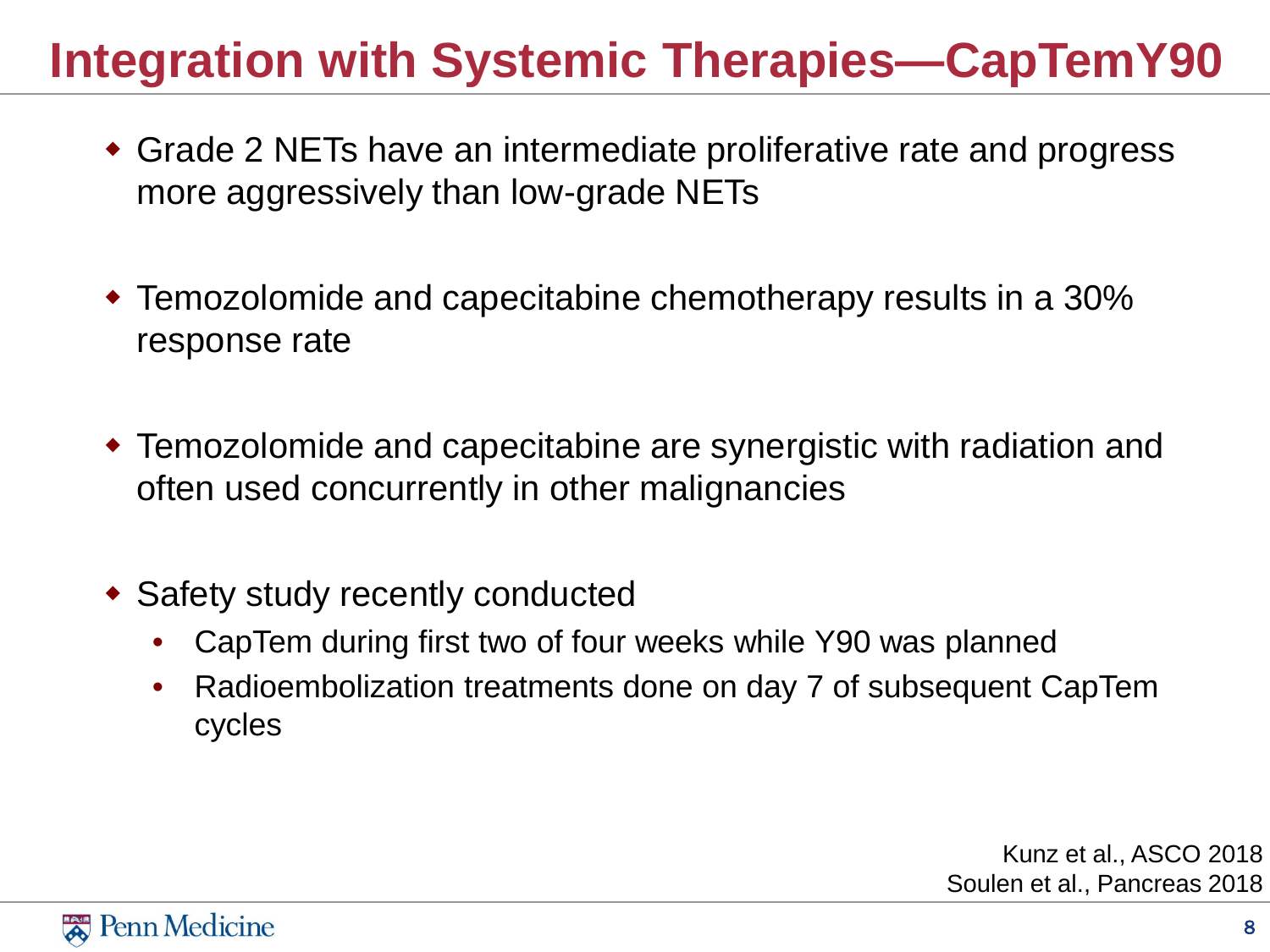### **Integration with Systemic Therapies—CapTemY90**





#### Starting a 50 patient, 3 institution study

Soulen et al., Pancreas 2018

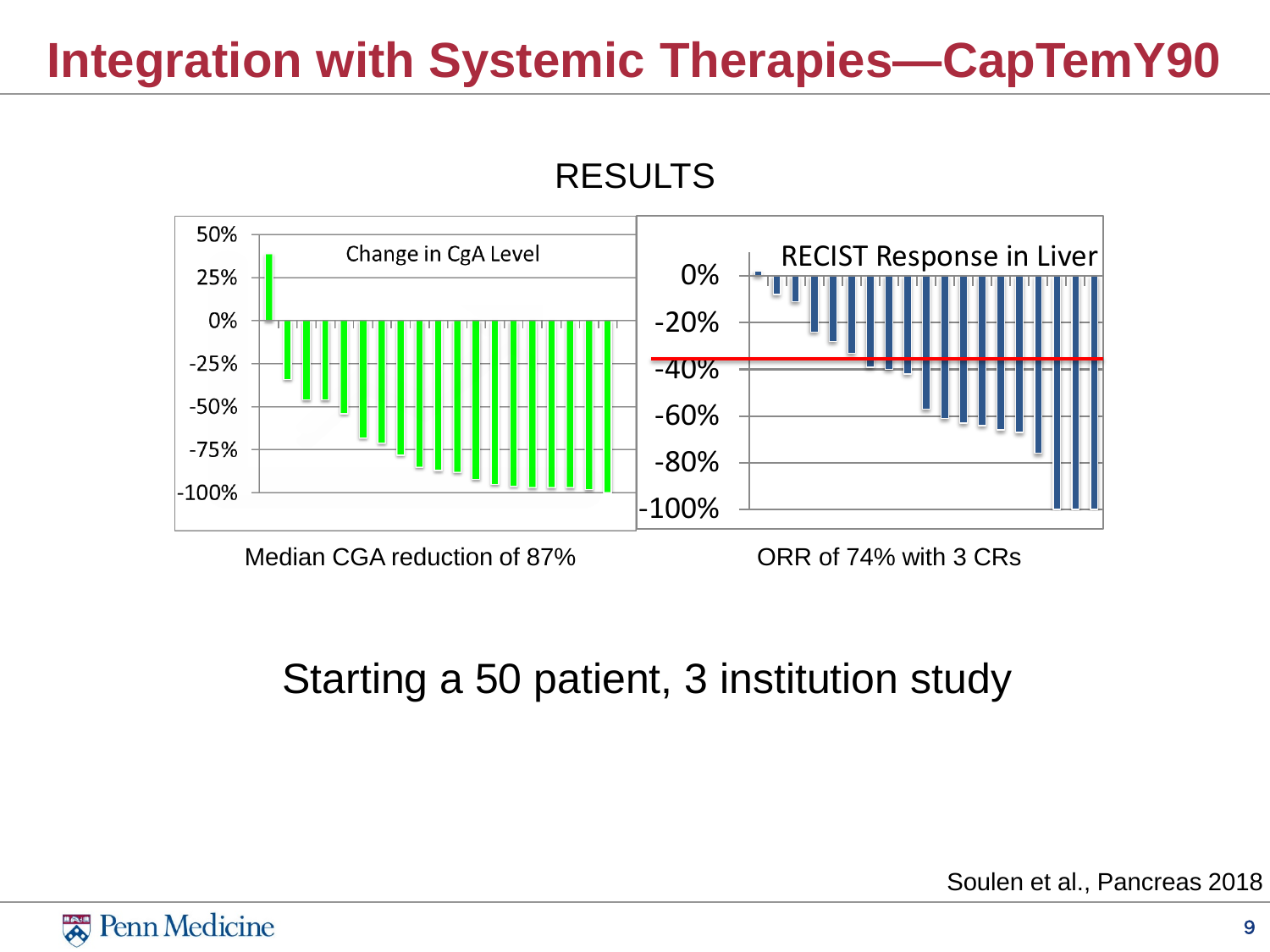# **Management of Well-Differentiated NETs**

- **★Localized disease → surgical resection**
- ◆ Limited metastatic disease → surgical debulking
- **◆ Liver dominant disease → liver directed therapy**
- **Metastatic disease** 
	- Somatostatin analogues
	- Targeted therapy (mTOR or VEGF inhibitors) if not seeking response
	- Chemotherapy if seeking tumor response
	- PRRT for somatostatin avid disease (if available)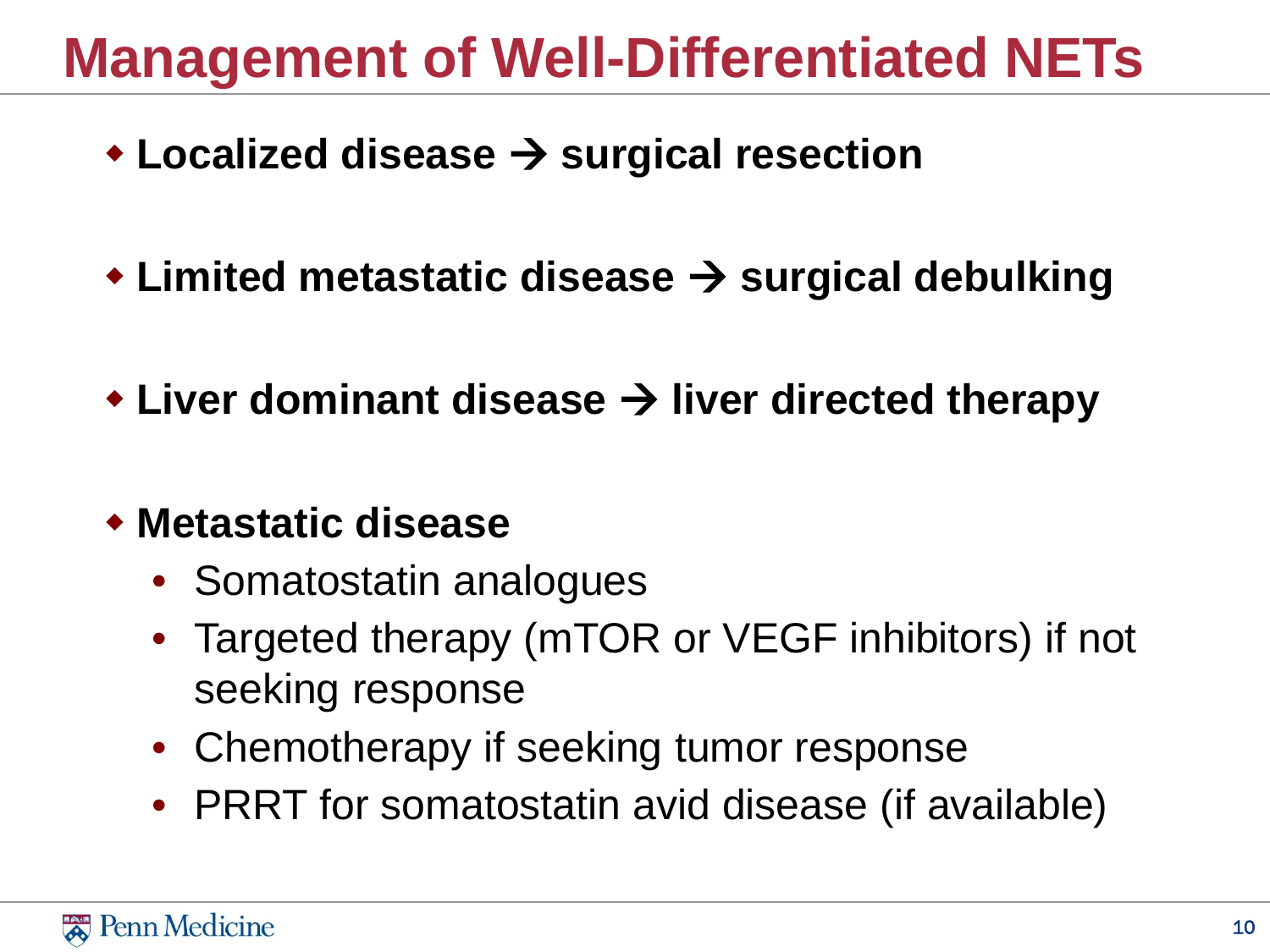# **Somatostatin Receptor**

- **Expressed in 80-100% of PNETs and carcinoids**
- **Five types of SSTRs**
	- Higher and more diverse levels of expression in well differentiated tumors
- **High levels of SSTR expression usually results in a positive octreotide scan or gallium PET scan**
- **Serve both diagnostic and therapeutic purposes**



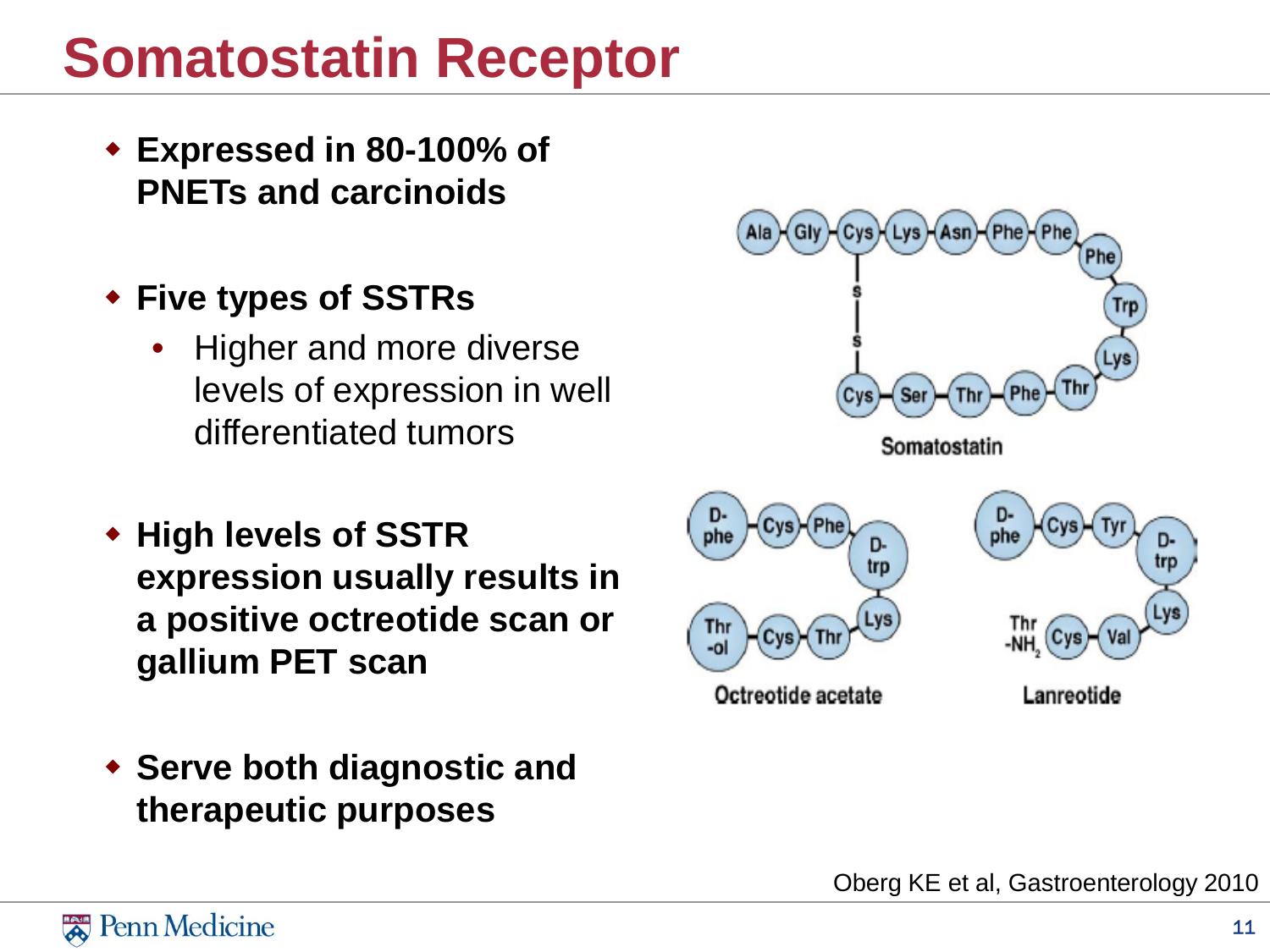# **Gallium-68 DOTATATE Imaging**

**Has largely replaced the octreotide scan**

#### **Indications to obtain**

- Evaluate for PRRT candidacy
- Aid in distinguishing between more and less aggressive tumors
- More refined detail regarding disease status
- Identification of an unknown primary
- Aid in diagnosing a neuroendocrine tumor (e.g. elevated chromogranin)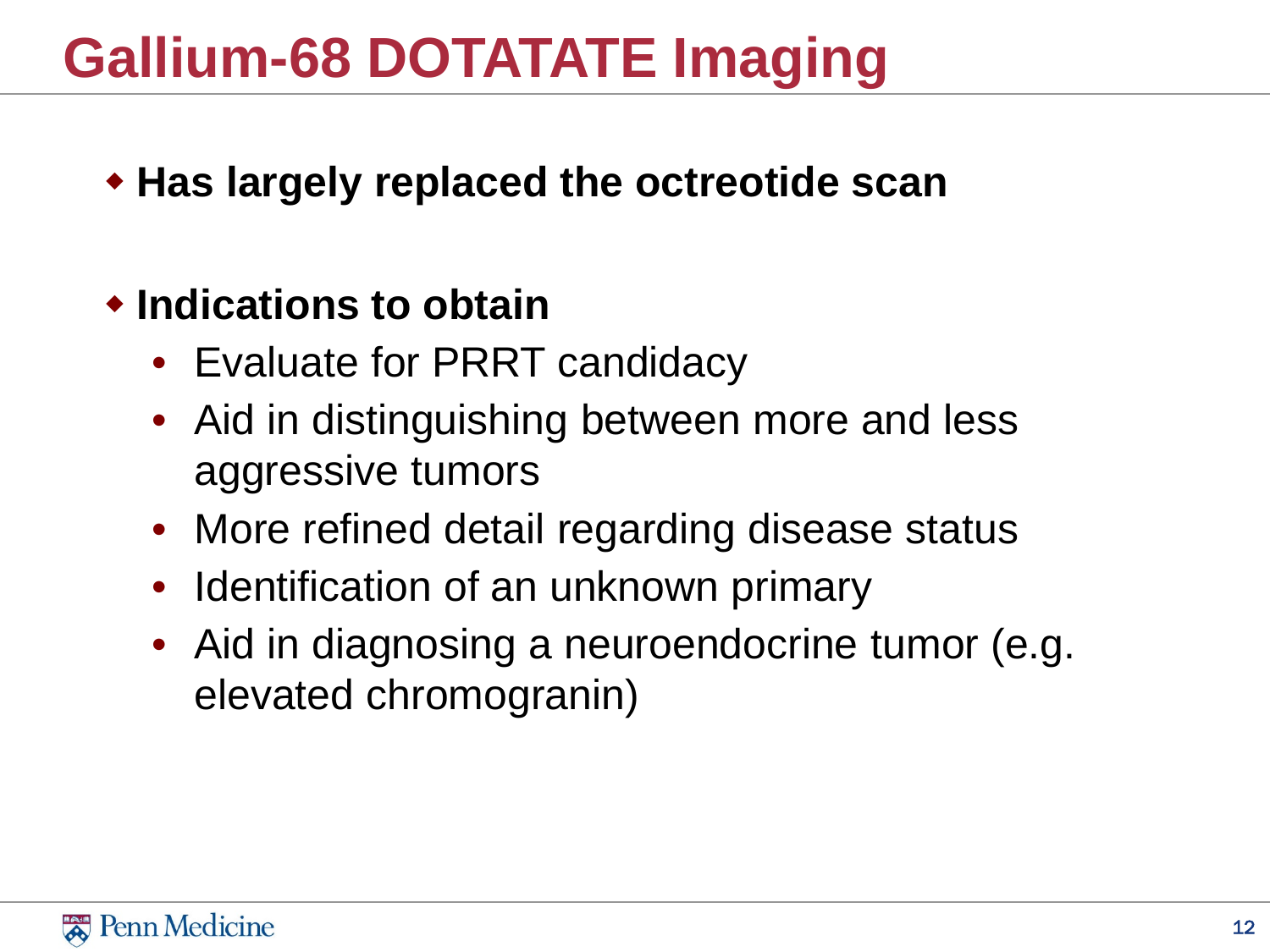# **Peptide Receptor Radionuclide Therapy**

- <sup>177</sup>Lu-Dotatate is a radiolabeled derivative of octreotide that binds to somatostatin receptors
- **Extensive experience in Europe in both** carcinoid and PNETs
	- Rotterdam study of 310 patients showing a PFS of 33 months and an OS of 46 months
- Requires patient to have a positive octreotide scan or gallium DOTATATE PET scan

Kwekkeboom DJ et al, JCO 2008

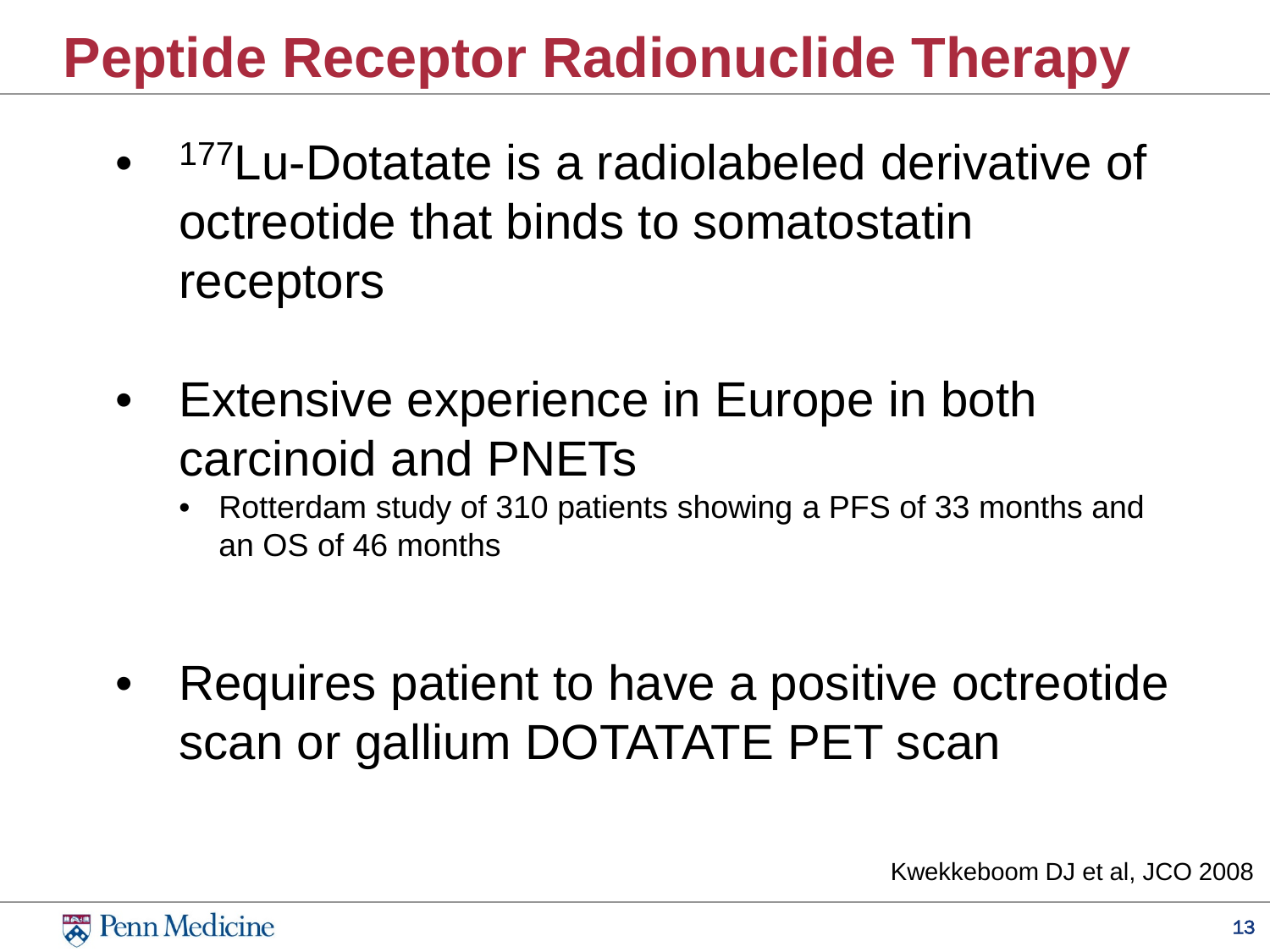

Breeman WAP and de Blois E, University Medical Center Rotterdam

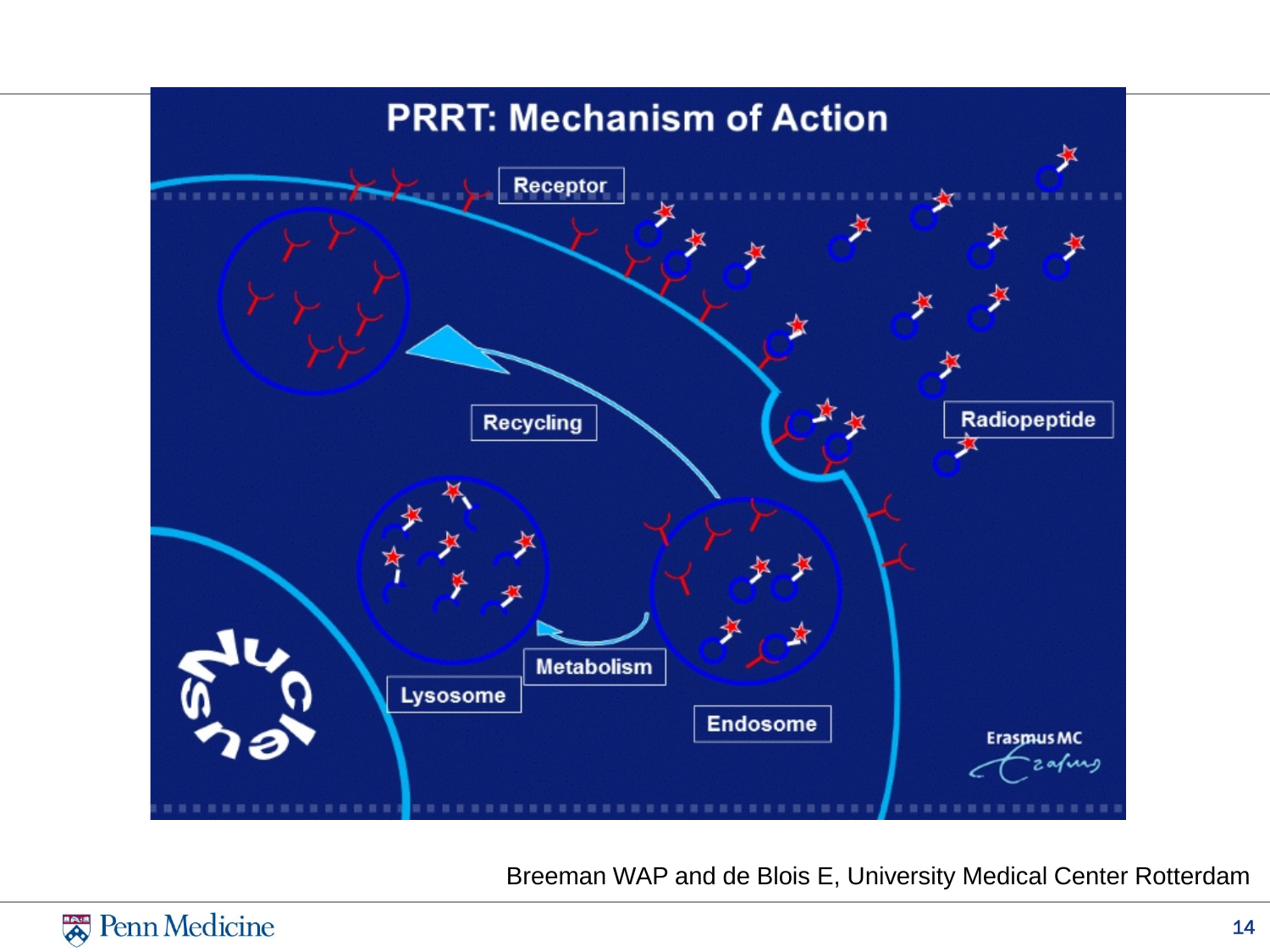# **NETTER-1**



Progression free survival: 8.4 months vs. not reached (HR 0.21, p<0.0001) Estimated PFS in 177Lu-Dotatate arm: 40 months Response Rate: 3% vs. 19%

Strosberg J et al, NEJM 2017

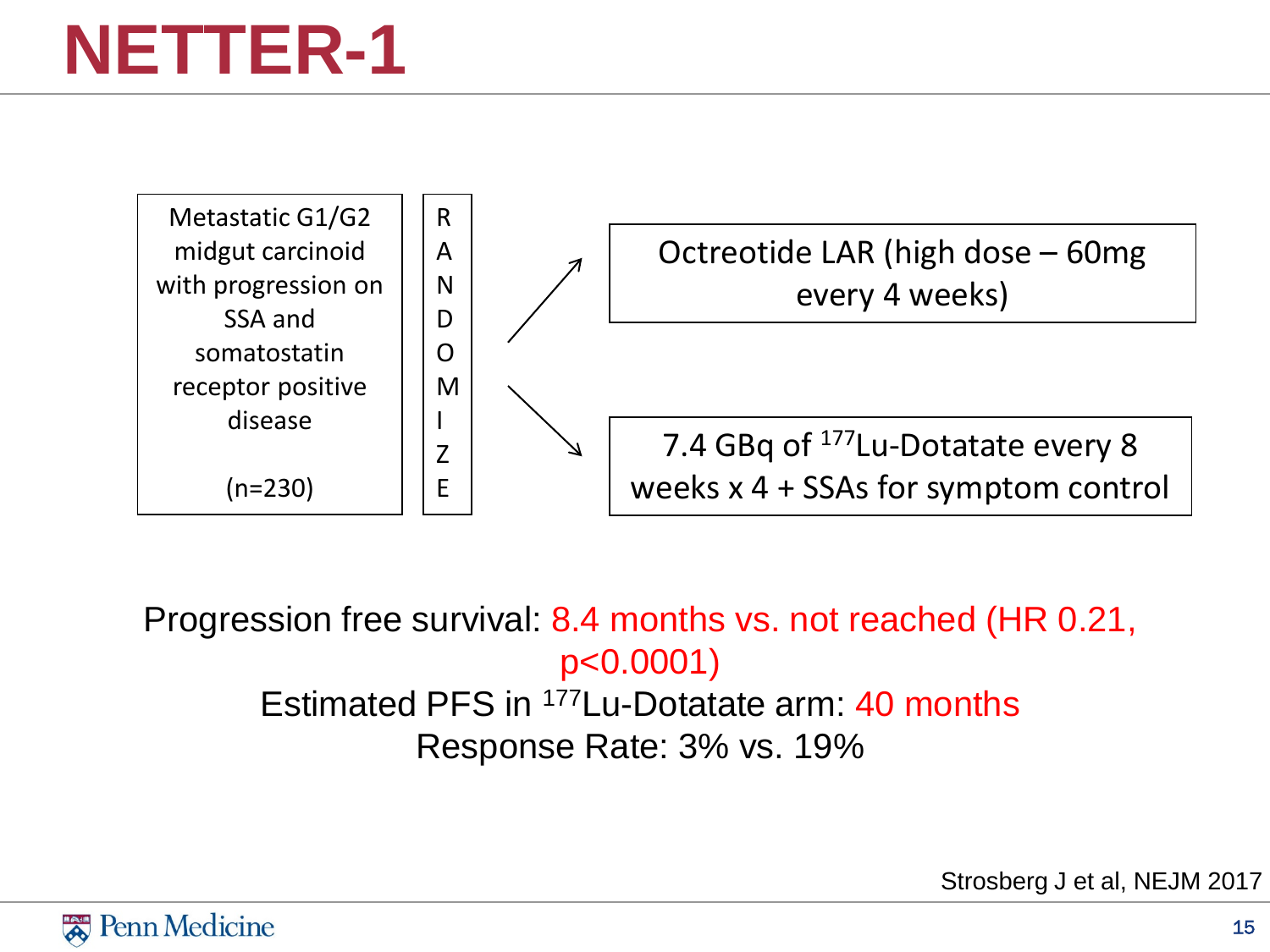# **Xencor**

 Phase I trial of a SSTR2/CD3 bispecific antibody (antibodies bind to two things) that draws immune cells to neuroendocrine tumors expressing the somatostatin receptor, triggering an immune attack on the cancer cells



http://www.genscript.com/bispecific-antibody.html

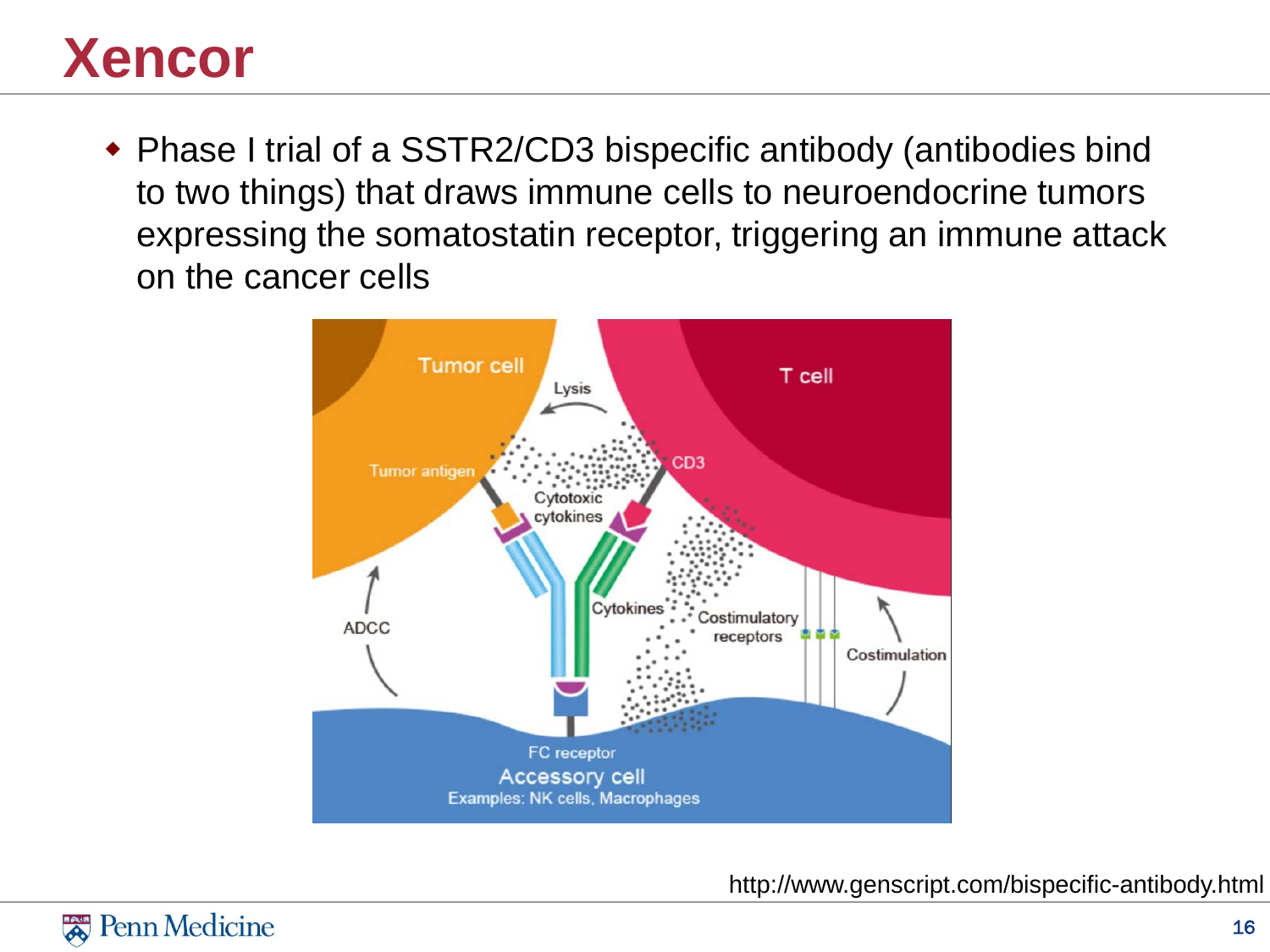

- **Study Objectives** 
	- **Primary** 
		- Assess safety and toxicity, determine best treatment dose
	- Secondary
		- Response rate, duration of response, progression free survival
	- Exploratory
		- Laboratory studies (pharmacokinetics, immune markers)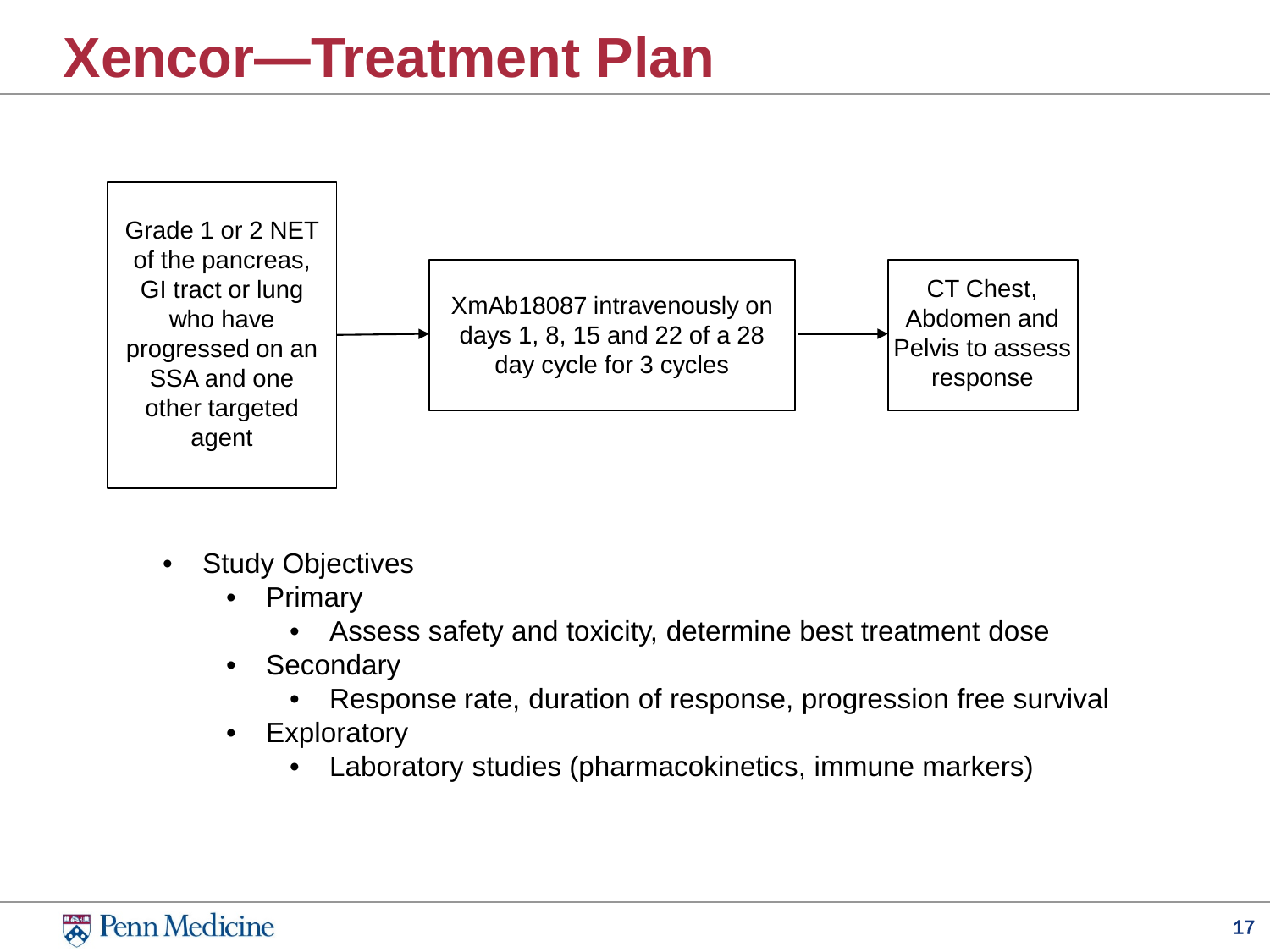# **Tarveda**

- Phase I trial of a SSTR2 receptor ligand linked to DM1 that delivers DM1 (a kind of chemotherapy) directly to neuroendocrine tumors
	- For carcinoid tumors that are somatostatin receptor positive
- Utilizes a pentarin molecule



**Primary Objective: safety, toxicity, recommended phase II dose Secondary Objectives**: efficacy, biologic correlative studies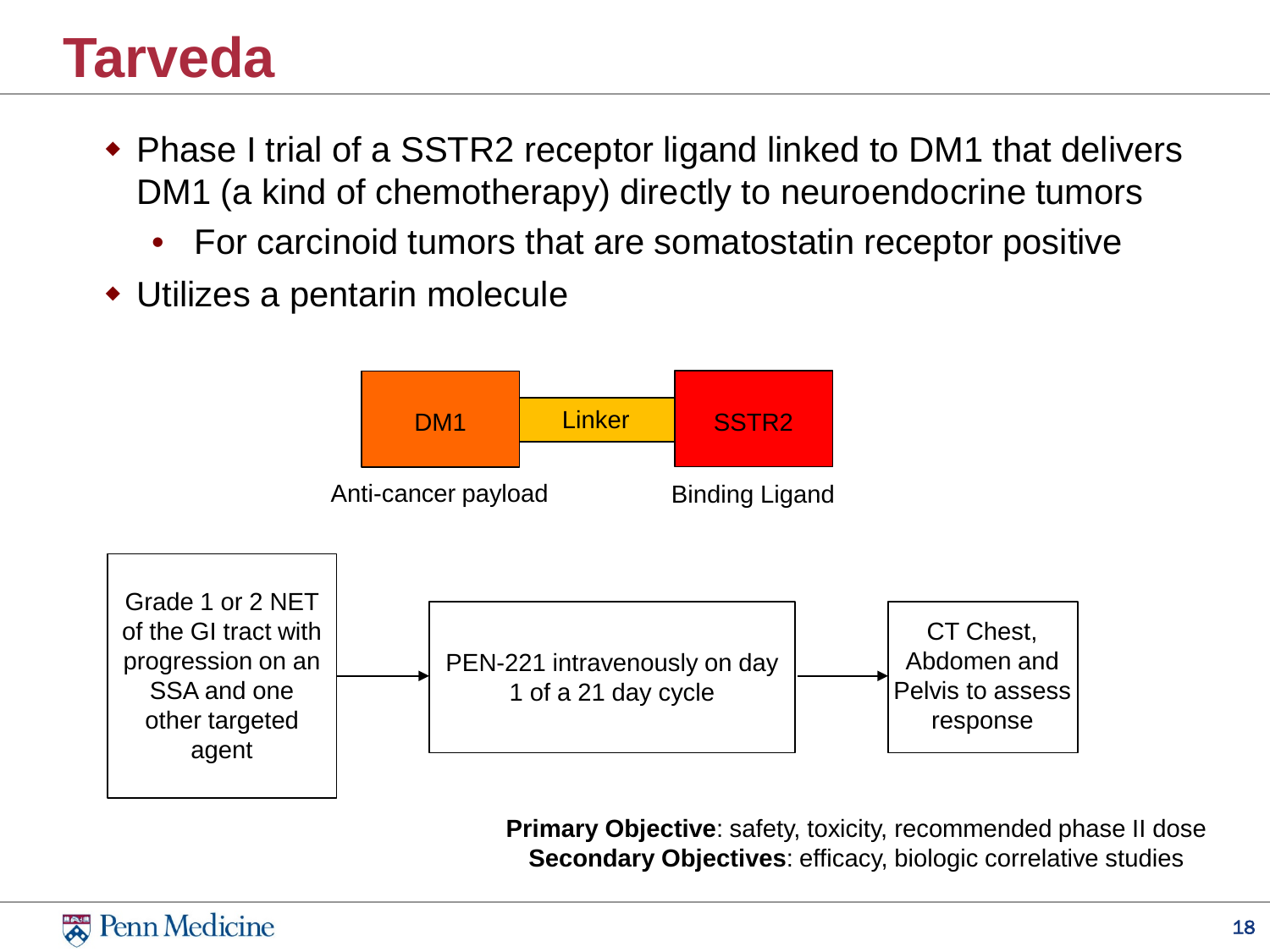# **Trials in Development at Penn**

- **Phase I CAR-T trial in pancreatic neuroendocrine tumors and neuroendocrine tumors of the GI tract**
- **Phase II trial of PARP inhibition and immunotherapy in combination with temozolomide and capecitabine in pancreatic neuroendocrine tumors**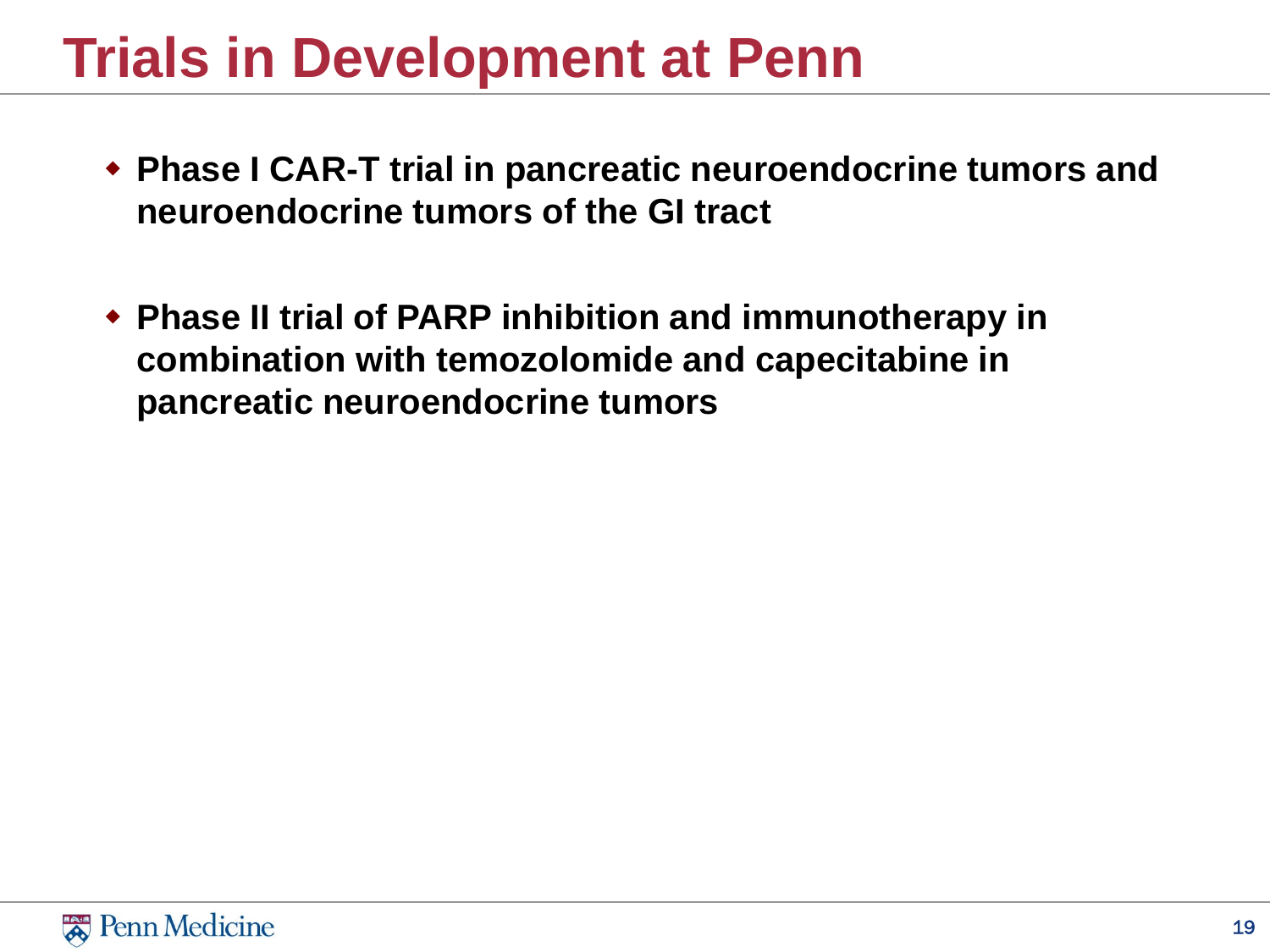# **DNA Repair Mechanisms**

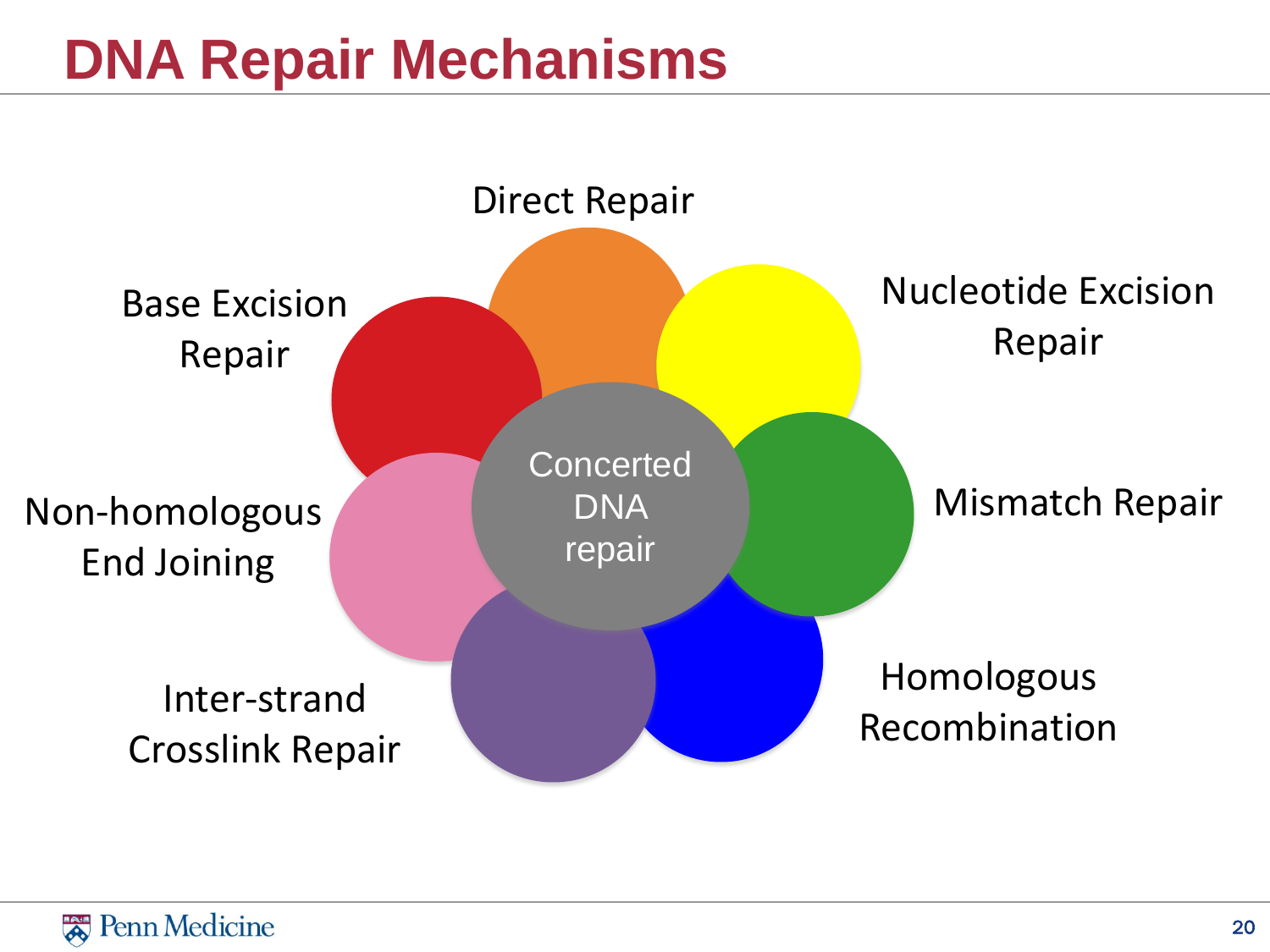### **Temozolomide Induced DNA Damage**

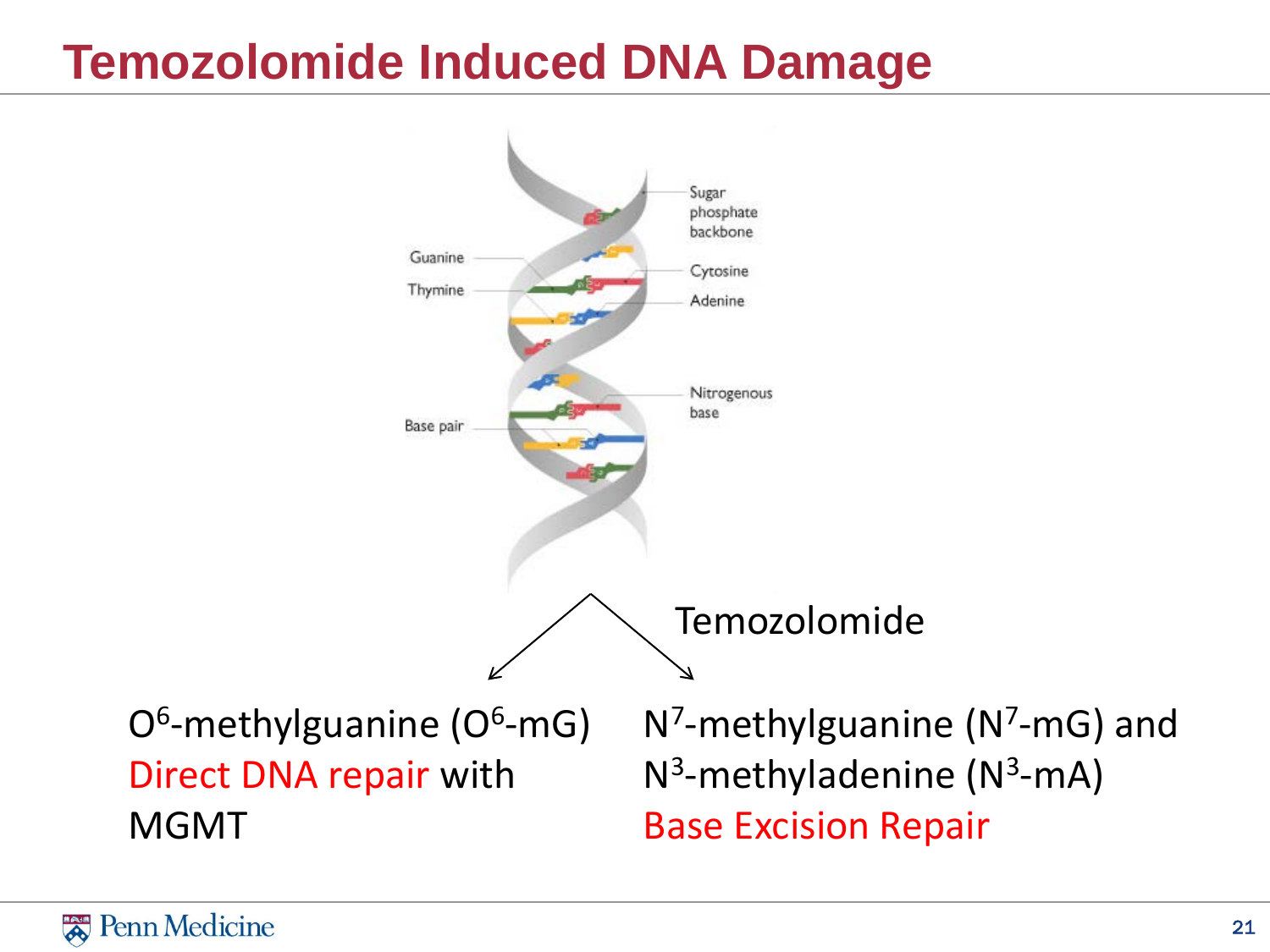# **Telomere Maintenance**

- **Normal cells have a gradual degeneration of their telomeres**
- **Telomerase maintains telomeres allowing cells to live longer than planned**
	- 85-90% of cancer cells express greater than normal levels of telomerase
- **Remaining 10-15% of cancer cells maintain telomeres via another mechanism**



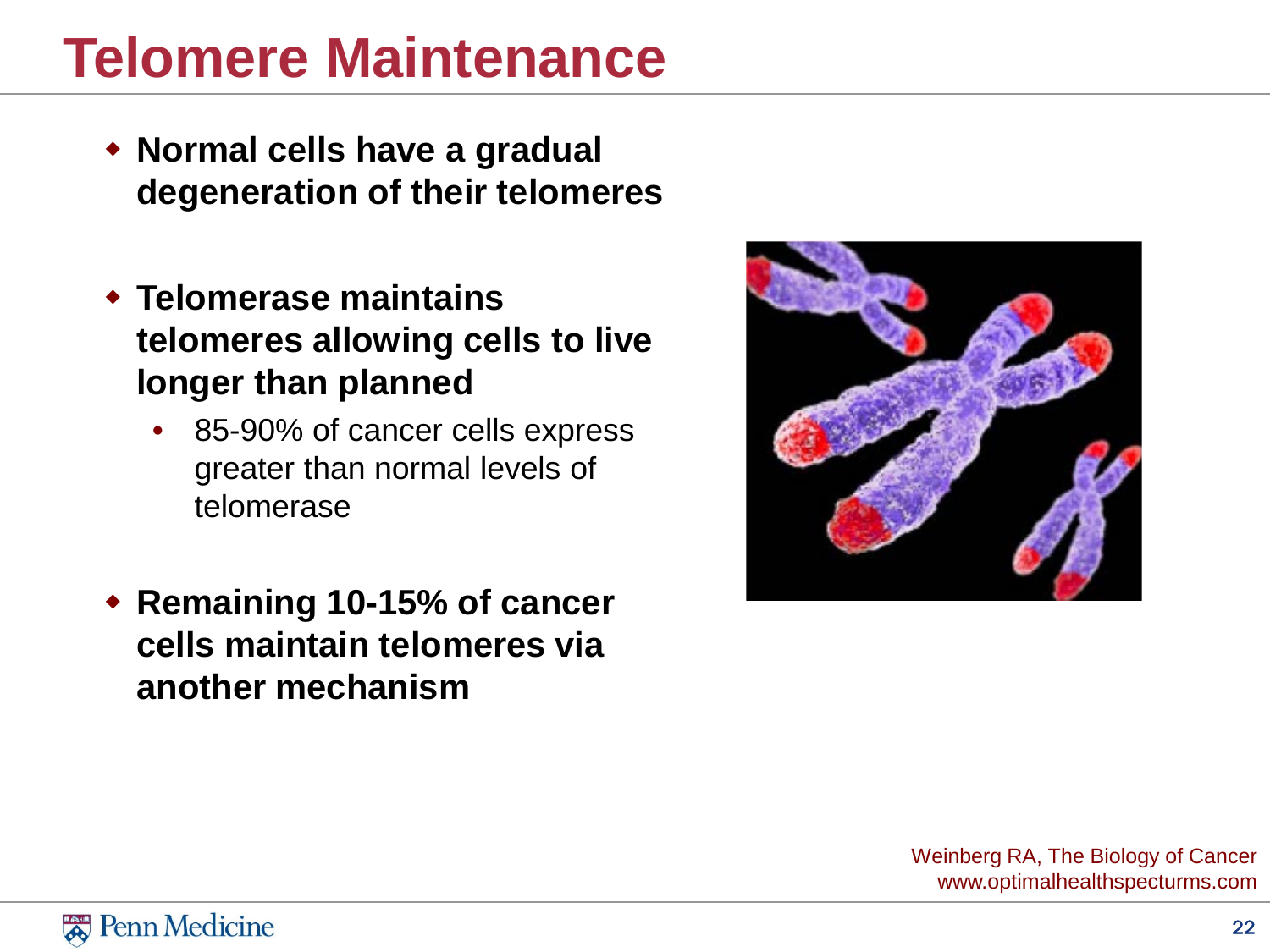# **Alternative Lengthening of Telomeres**

- **Telomeres maintained independently of telomerase**
- **Present in 10-15% of cancers**
- **Unclear how ALT becomes activated**
- **Mutations seen in many pancreatic neuroendocrine tumors are required for this mechanism to be activated**
- **Dependent on homologous recombination (HR) and show molecular characteristics of hyperactive HR**

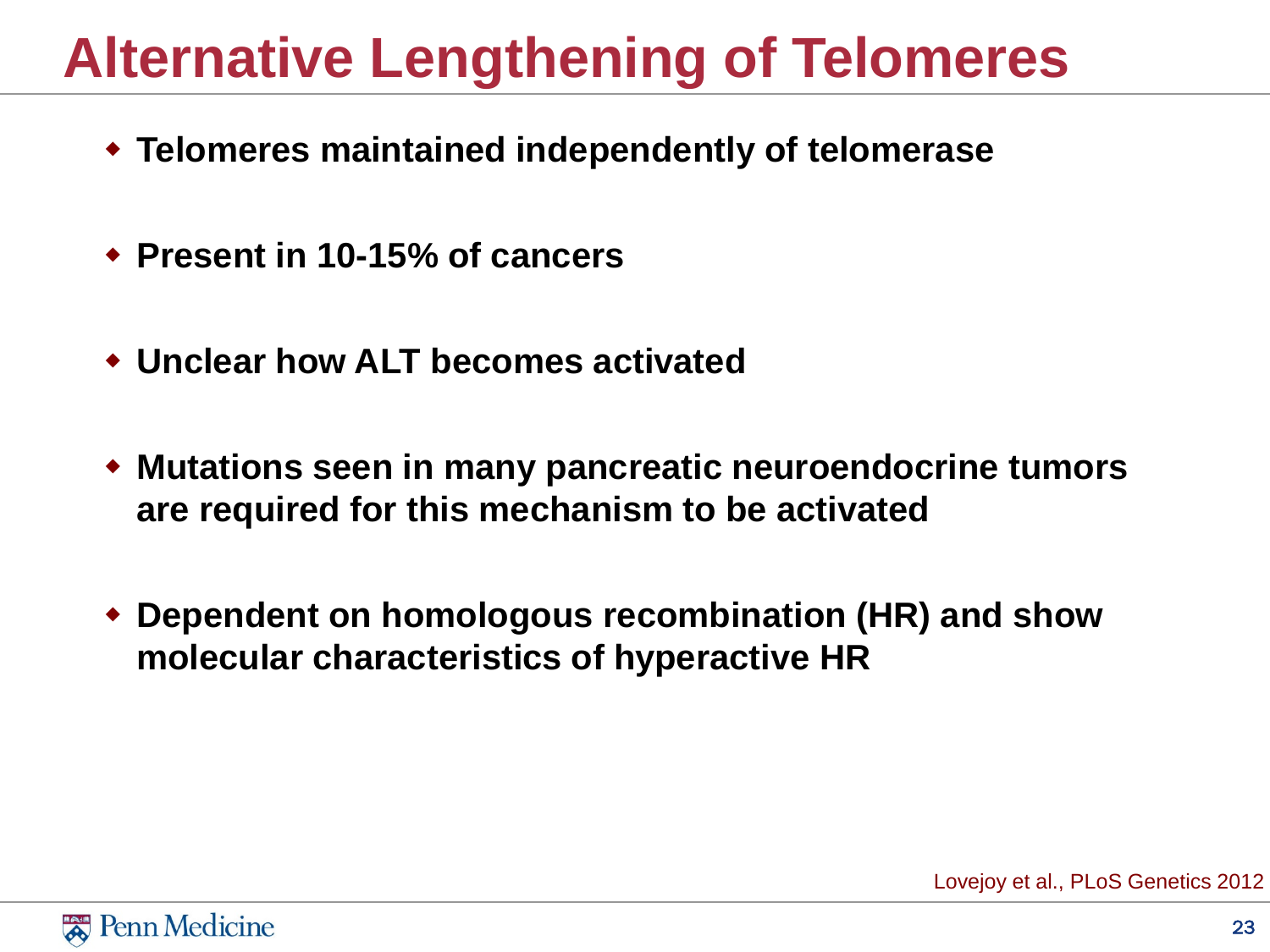# **DNA Repair Mechanisms**

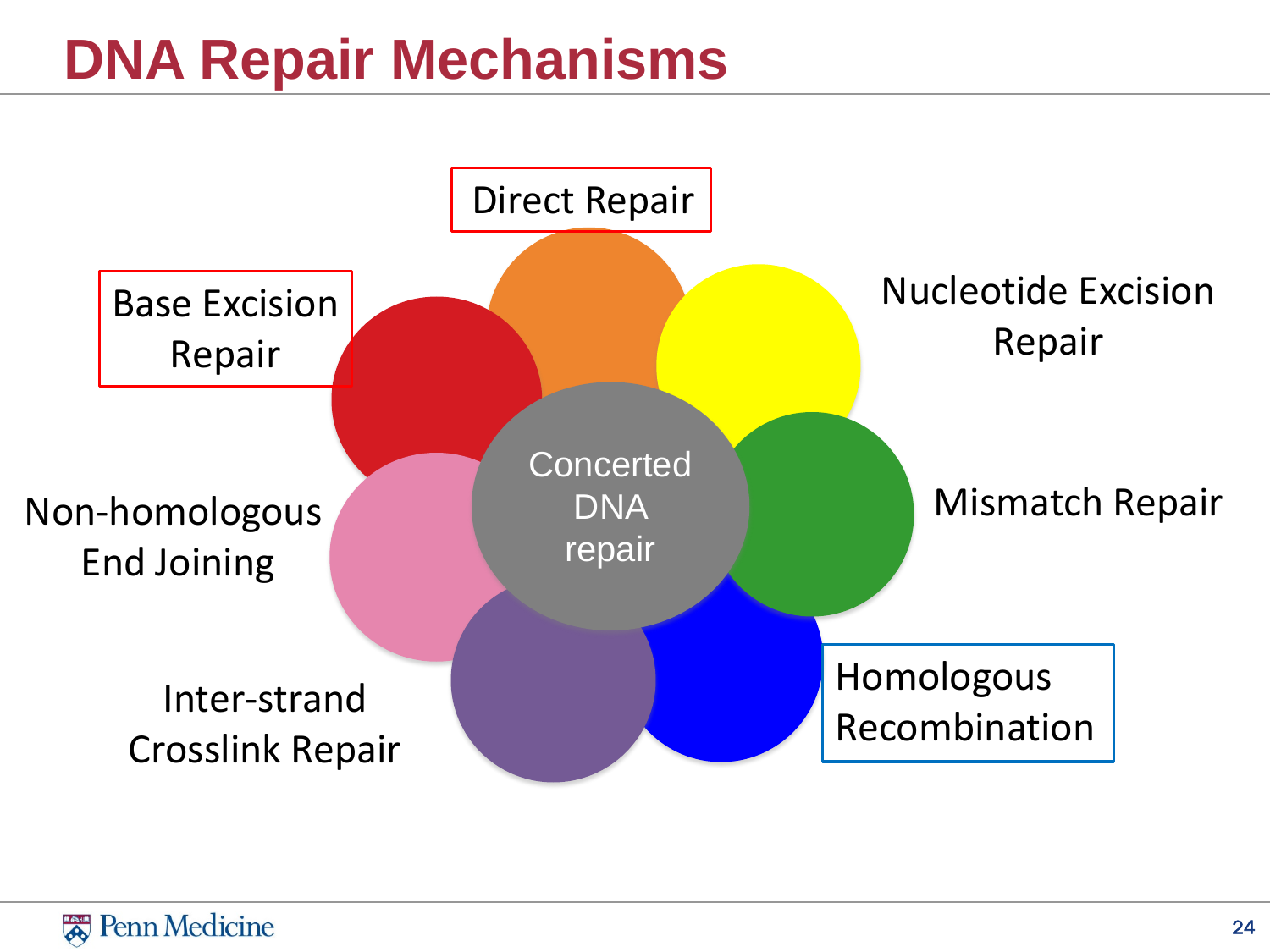# **Trials in Development at Penn**

- **Phase I CAR-T trial in pancreatic neuroendocrine tumors and neuroendocrine tumors of the GI tract**
- **Phase II trial of PARP inhibition and immunotherapy in combination with temozolomide and capecitabine in pancreatic**
	- Determine if this combination of medicines can be given safely and with minimal side effects
	- Take an early look at if this might be more efficacious than CapTem alone
	- Learn more about the scientific mechanisms that drive these tumors

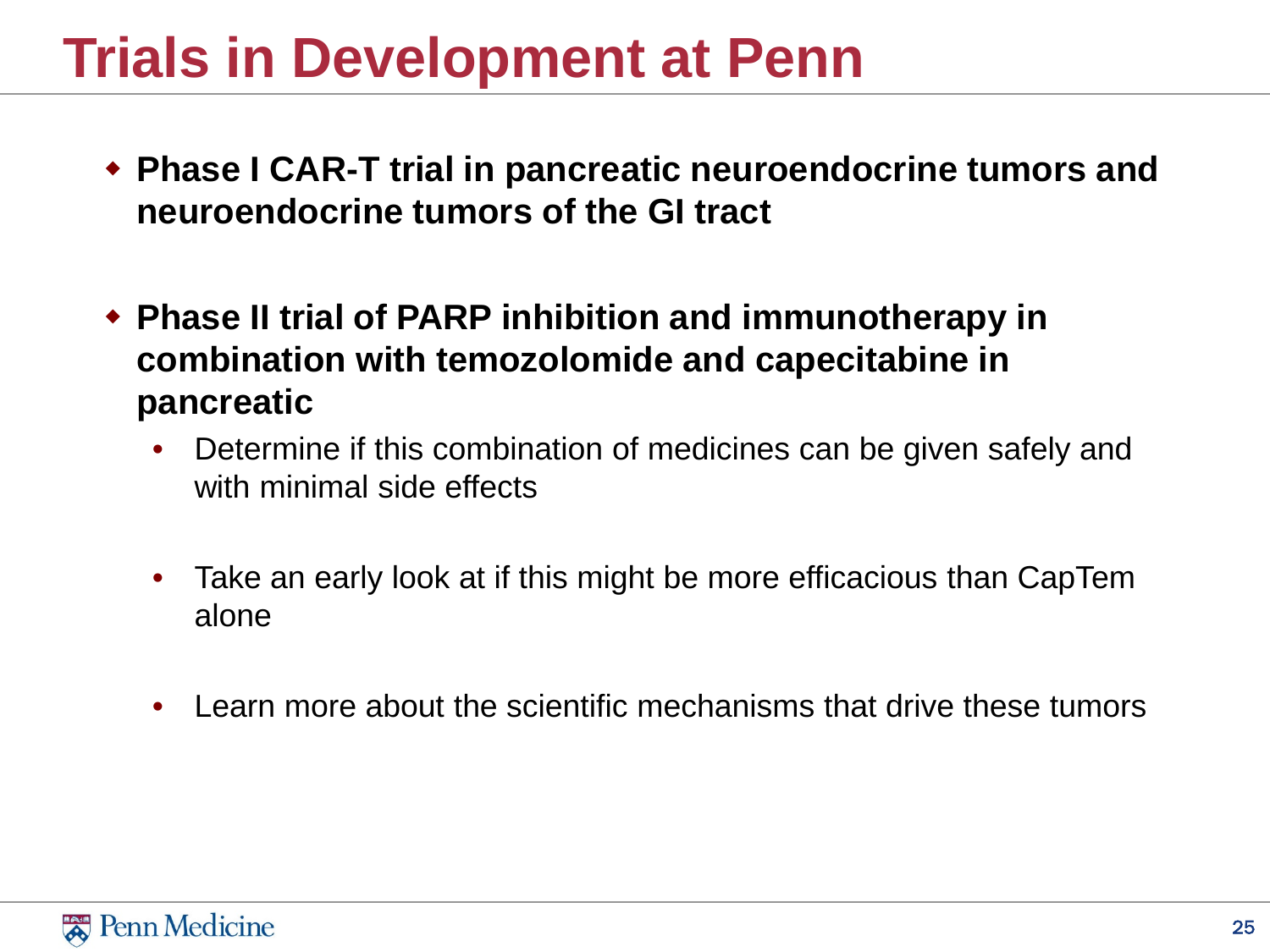# **High Grade Neuroendocrine Carcinomas**

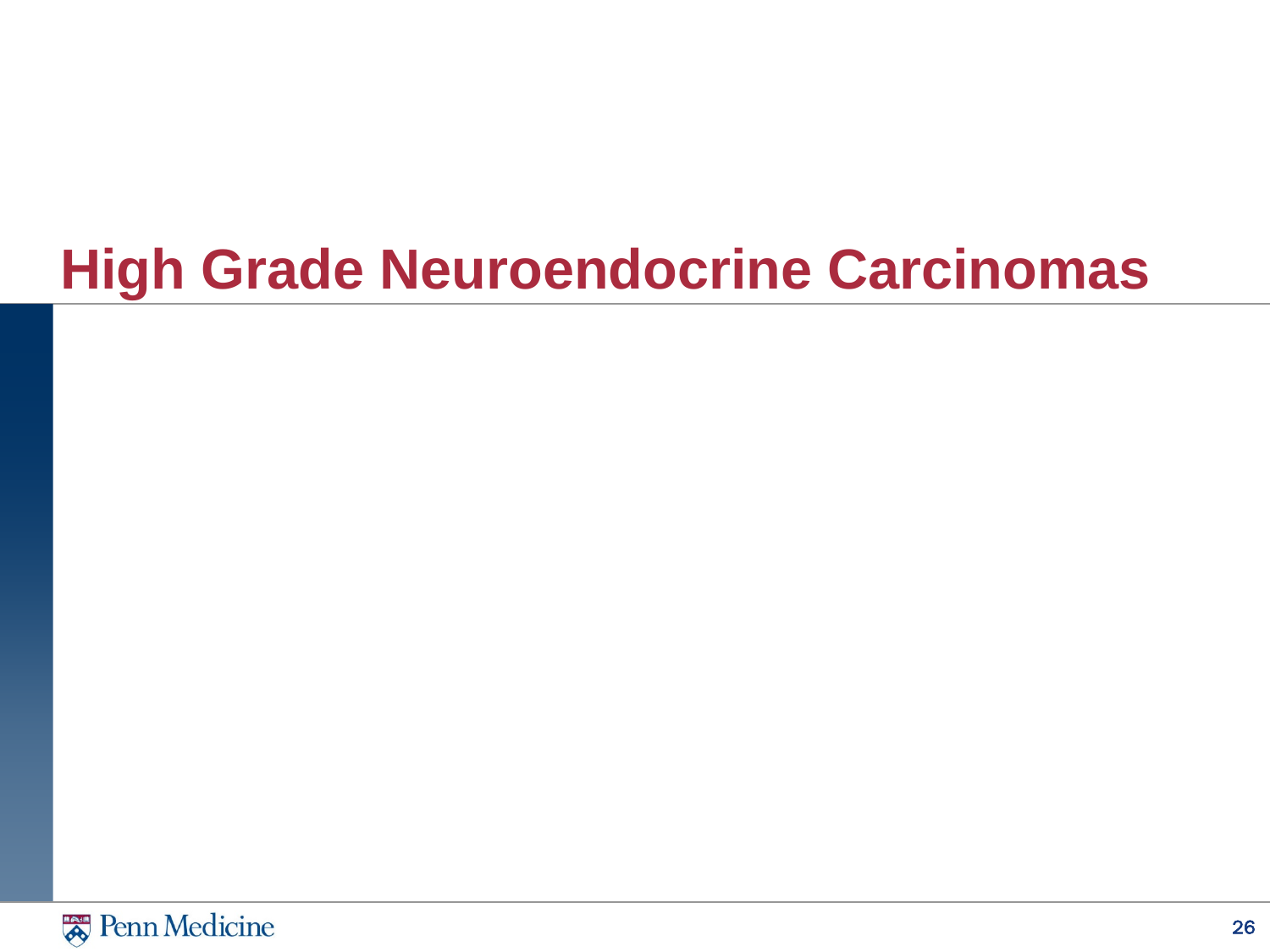# **Current Standard Therapy**

- **Very limited clinical trial data specific to G3 tumors with most data extrapolated from small cell lung cancer literature**
- **Multiple small cell lung cancer studies showing platinum and etoposide to be the "best" treatment option**
	- Response rate: 44-86%
	- Median overall survival: 8-11.4 months
- **No recent prospective data that has parsed treatment data out taking into consideration well-differentiated G3 vs. poorly differentiated G3**

Ihde DC et al, J Clin Oncol 1994 Noda K et al, N Engl J Med 2002 Hanna N et al, J Clin Oncol 2006

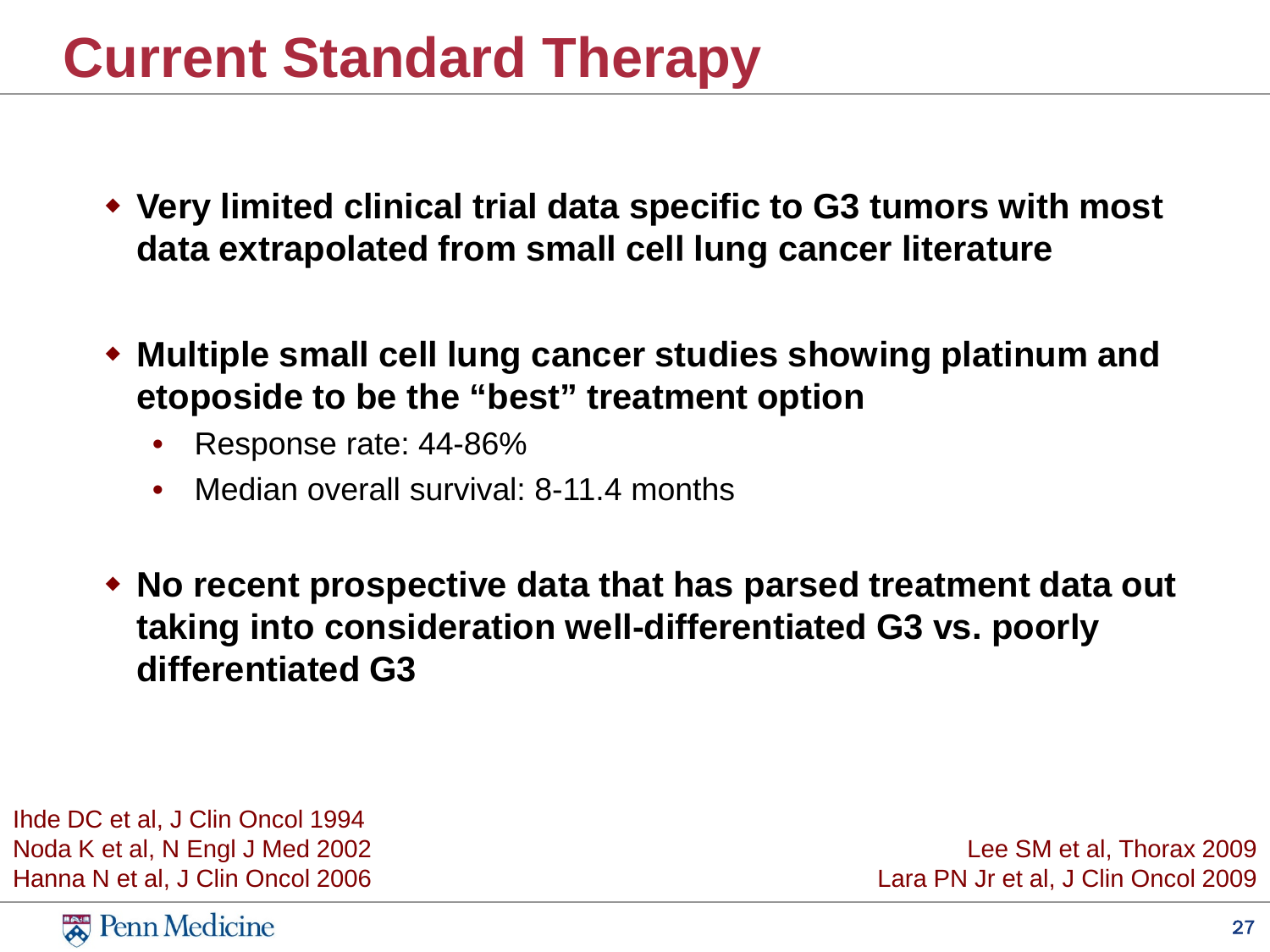

Primary Endpoint: PFS (improvement from 6 months to 10 months) Secondary Endpoints: RR, OS, laboratory and imaging correlates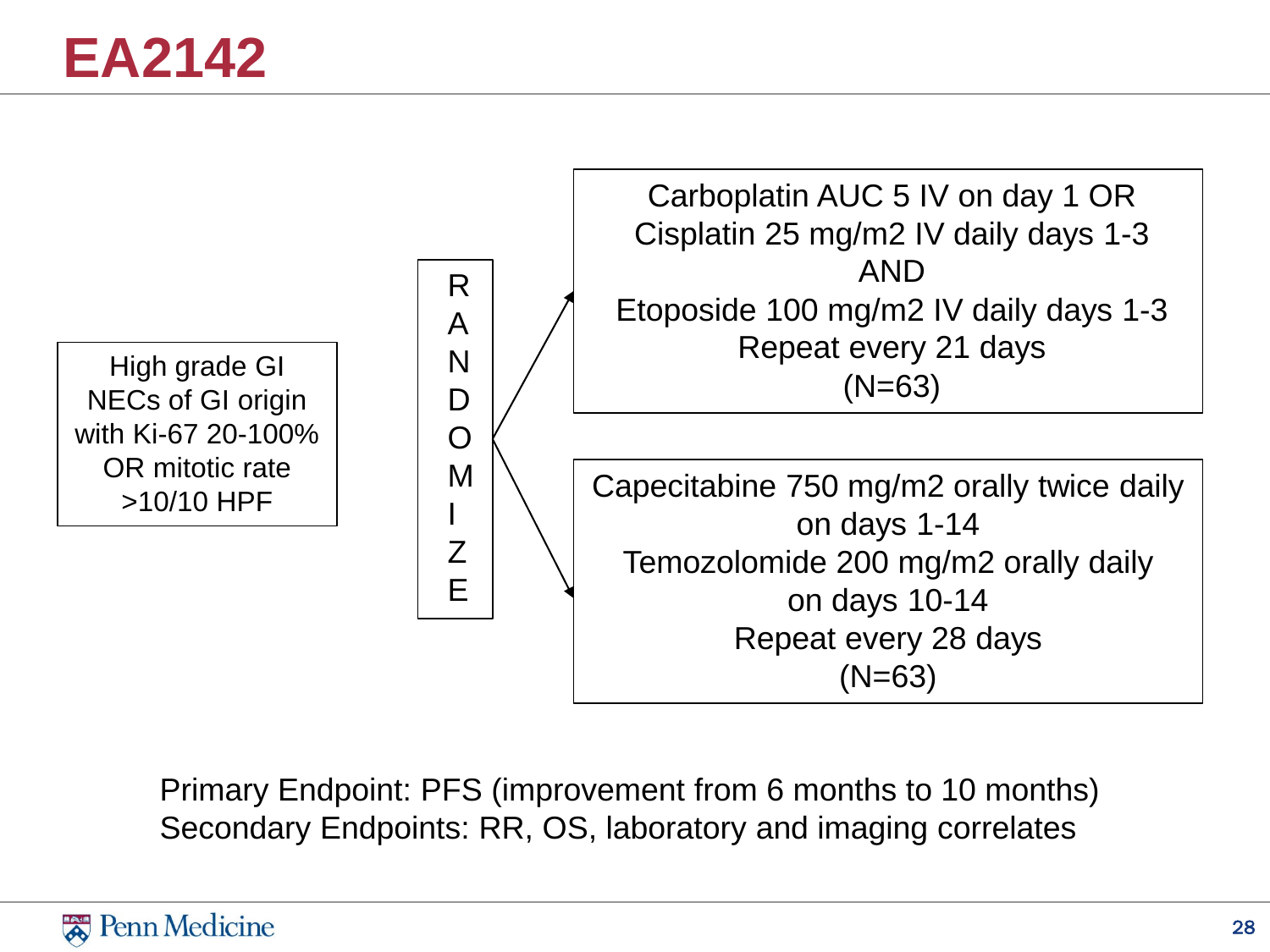### **National Trial Activity—Active and in Development**

- **CABINET: Randomized phase II trial of cabozantinib vs placebo in patients with GI and pancreatic neuroendocrine tumors whom have progressed on prior therapy**
- **Randomized phase II trial of PRRT vs everolimus in neuroendocrine tumors of the lung**
- **Phase II trial of temozolomide based therapy in pheochromocytoma and paraganglioma**
- **PRRT in pheochromocytoma and paraganglioma**